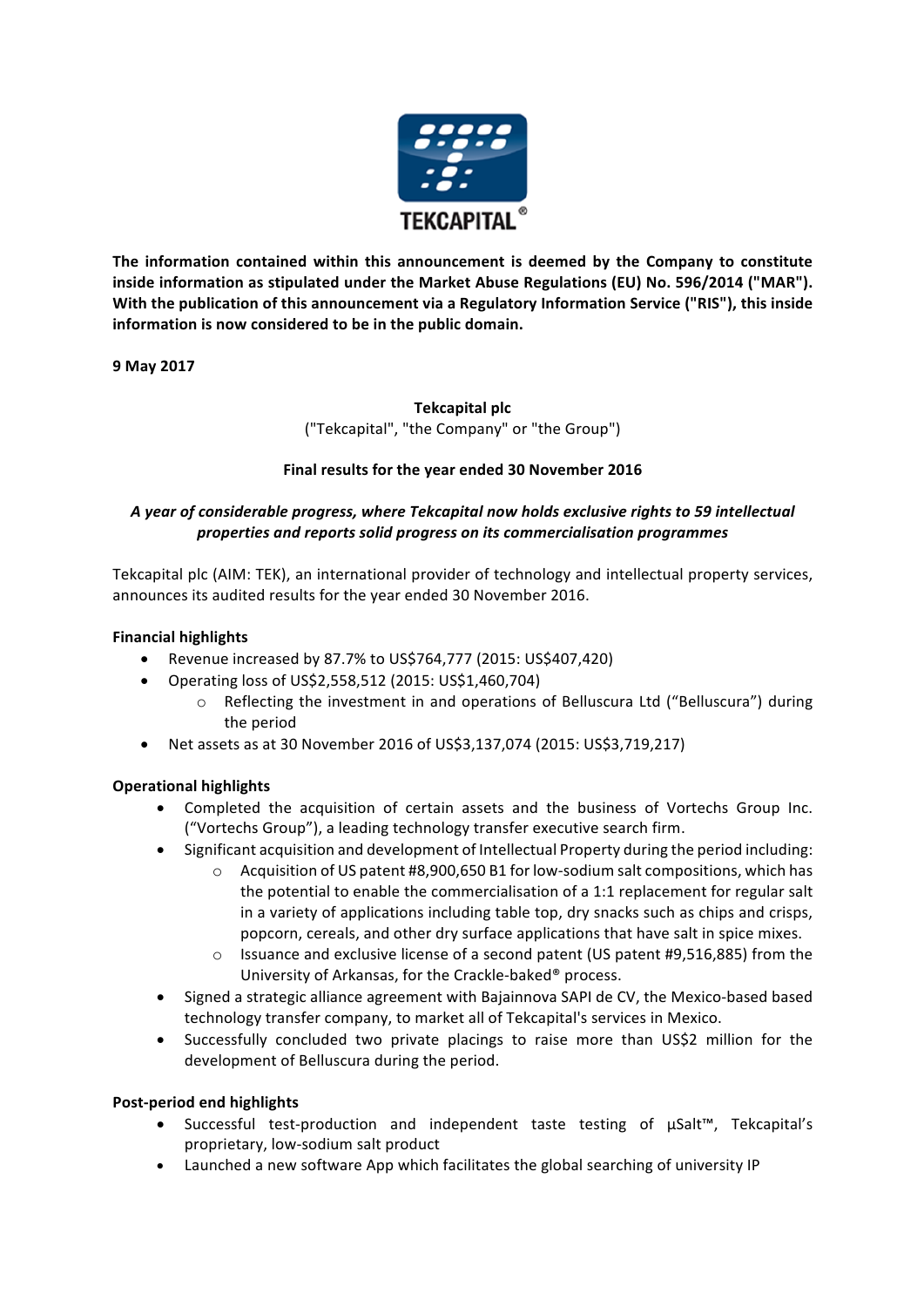- Out-license negotiations in respect of µSalt™, Crackle-baked® and Tekcapital's portfolio of optics patents remain ongoing
- Tekcapital raised a total of approximately US\$3.0m, before expenses, to further the development of the Company through an oversubscribed placing of 6,968,500 at 35 pence per share
- Belluscura acquired the entire issued share capital of Nanotether Discovery Science Ltd ("Nanotether") for a total consideration of approximately £265,000 which was satisfied entirely by the issue of new shares in Belluscura
- Belluscura raised approximately US\$1.7m in May 2017 with a post-money valuation of US\$7.6m, to further investment in the Company's existing products and products in development and sales and marketing. Tekcapital currently owns approximately 48% of the shares of Belluscura

#### Commenting on the results, Dr. Clifford Gross, Executive Chairman of Tekcapital plc, said:

"Having continued to develop its existing business, the Board is confident that continued investment in growth remains the right policy. This strategy resulted in the acquisition of valuable intellectual property rights and the acquisition of Vortechs Group, and increased revenue in 2016 by approximately 87% as compared with 2015. Further, we believe our strategy will result in the ongoing development of the Company's products and business.

The Directors remain confident that the Company will continue to increase revenues from its service offerings combined with licensing revenues from its IP portfolio. As a result of the quickening pace of innovation, an increasing number of companies are making use of innovative ideas sourced exogenously, and with patented university and corporate technologies an increasingly valued currency, the market opportunity for the Group is both large and should continue to grow apace."

The Company's annual report and accounts for the year ended 30 November 2016 will be posted to shareholders today and will be available on the Company's website shortly.

| Contacts                                                                                    |                           |
|---------------------------------------------------------------------------------------------|---------------------------|
| <b>Tekcapital Plc</b>                                                                       |                           |
| Clifford M. Gross, Ph.D.                                                                    | info@tekcapital.com       |
| Allenby Capital Limited (Nominated Adviser & Joint Broker)<br>Jeremy Porter / Alex Brearley | +44 (0) 20 3328 5656      |
| Dowgate Capital Stockbrokers (Joint Broker)<br>David Poutney / James Serjeant               | +44 (0) 1293 517744       |
| <b>Walbrook PR Ltd</b>                                                                      | +44 (0) 20 7933 8780      |
| Paul Cornelius / Helen Cresswell / Sam Allen                                                | tekcapital@walbrookpr.com |

#### **Tekcapital plc - The World's Largest University Network for Open Innovation**

Tekcapital creates value from new, university-developed intellectual properties. With its proprietary discovery search engine, linked to 4,500+ universities in 160 countries, coupled with expert scientific review, Tekcapital provides a turn-key service to make it easy for clients to find and acquire the IP, analytics and technology transfer professionals they need to create a competitive advantage. Tekcapital plc is quoted on the AIM market of the London Stock Exchange (AIM: symbol TEK) and is headquartered in Oxford, in the UK. For more information, please visit www.tekcapital.com **LEI: 213800GOJTOV19FIFZ85**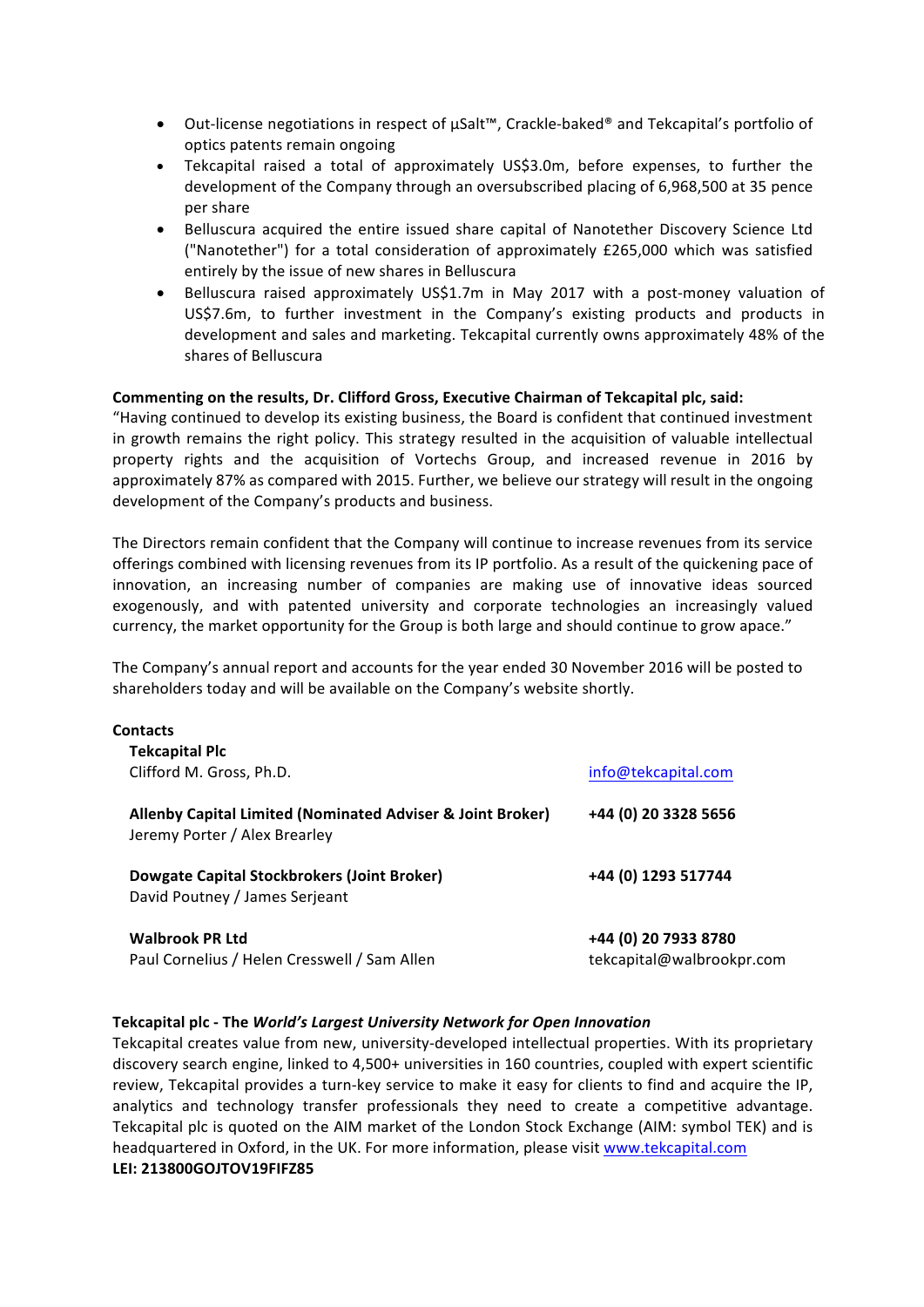#### **Chairman's statement**

#### **Review of the Business**

Tekcapital is passionate about creating value from university intellectual property ("IP"). In the past year we have made considerable progress.

We continue to provide technology sourcing services for our corporate clients but also provide important additional technology transfer services:

- In 2014, we announced the acquisition of Invention Evaluator, the turn-key service that assesses the commercial potential of new technologies. We continue to expand the client base for the service and have added a direct sales team in our US office. Additionally, we have recently up-graded the format of the reports to enhance both their information content and marketability as well as refreshed the website. Invention Evaluator continues to perform well and demand for the Group's Invention Evaluator service remains strong with customers consisting of universities, research centres and corporations world-wide. The service has been successfully integrated with our existing offering and has attracted significant client interest.
- In 2016, we announced the acquisition of the business and certain assets of the Vortechs Group, a leading technology transfer personnel placement firm in North America. This expands our technology transfer offerings and enables us to provide technology transfer professionals as well as new technologies to both our clients and university suppliers. The Vortechs Group has been completely integrated into the Tekcapital offerings and the Board is of the view that it has performed well post-acquisition and has been a contributor to Group revenue growth in 2016.
- Our investment in Belluscura, continues to develop, and is an indication of how we are able to leverage patent acquisition. They have recently launched a number of products in both the US and UK and have acquired the rights to a portfolio of oxygen concentrator patents and know-how which Belluscura is seeking to develop into a commercial product in 2017.

The Group's technology out-licensing service leverages its competencies to identify and acquire particularly promising new IP which management believes can be readily out-licensed to corporations. This service extends the Group's impact by directly commercialising innovative university and corporate developed technologies and also has the potential to capture for the Group's own benefit more of the value realised when innovative ideas are successfully commercialised. Since inception two years ago, this new effort has grown rapidly. As of the date of this report we have secured exclusive licenses to 59 patents, applications and industrial designs.

We believe that there is a significant value to be realised from the patent rights that we have acquired to-date, and we are strategically moving forward with our commercialisation efforts, including seeking to out-license our patents and IP. Negotiations are on-going with uSalt<sup>tm</sup>, Crackle-baked<sup>tm</sup> and our head-mounted display/optics patents portfolio and we will update the market in due course as specific properties are out licensed. We are also continuing with our prototype development of the in-shoe energy harvester to generate power from human motion for recharging mobile devices. In December 2016, we announced an out-licensing of Tekcapital's intellectual property for the improvement of air conditioning efficiency and a strategic alliance with Wecast Technology Group.

As announced on 17 June 2016, as part of the establishment of Belluscura, Tekcapital novated to Belluscura its worldwide exclusive licenses to a patent and related patent application for Saliva Glucose Measurement Technology for companion animals (and humans), to provide Belluscura the opportunity to commercialise a patented technology relating to the non-invasive measurement of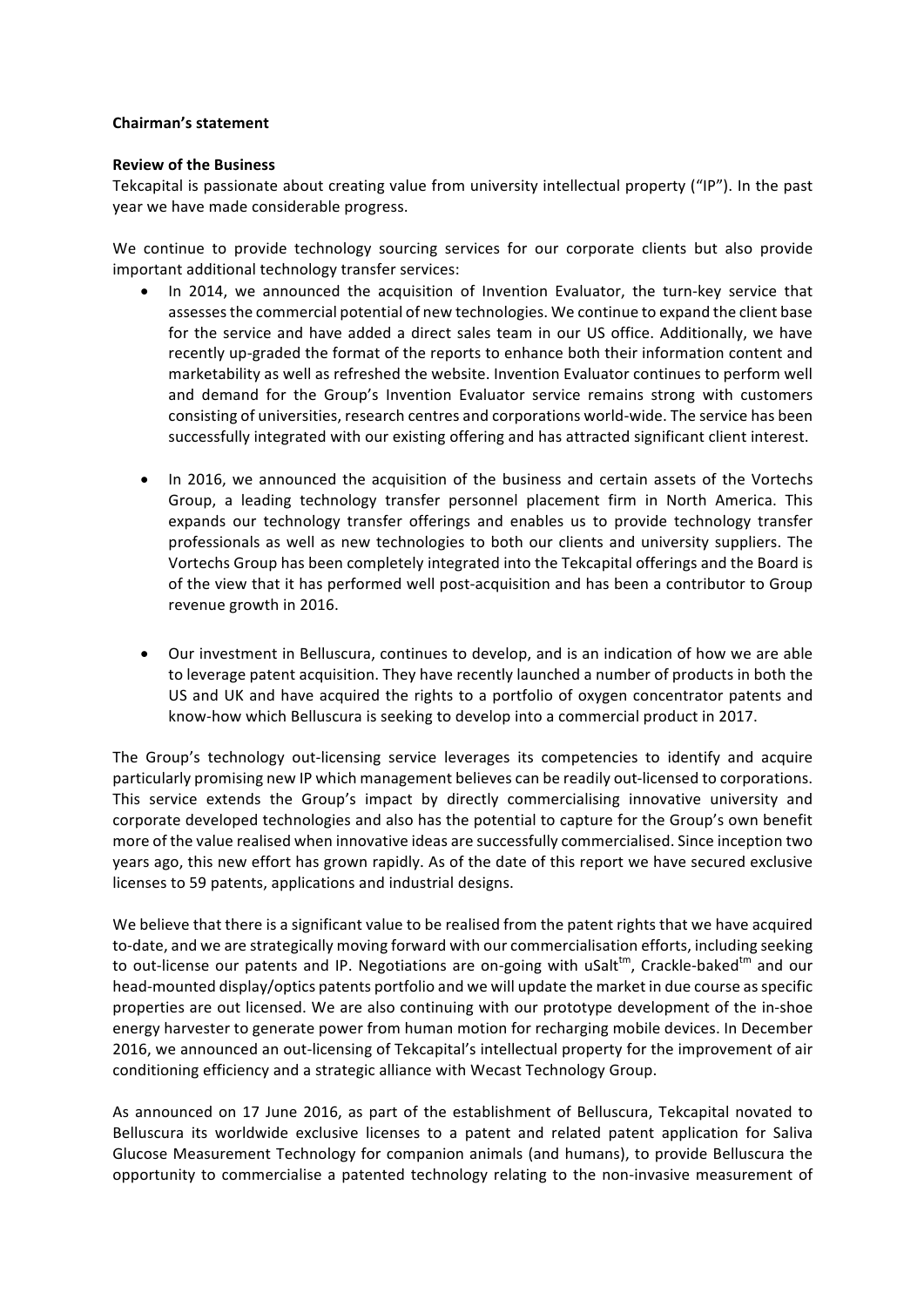glucose in saliva for the treatment of diabetes. This technology is licensed from and was developed by Arizona State University and further details on these licences were announced by Tekcapital on 2 April 2015 and 14 March 2016.

Post end of period, in January 2017, Tekcapital completed a placing of 6,968,500 new ordinary shares at a price of 35 pence per share to raise a total of approximately US\$3.0 million before expenses.

Additionally, post end of period, on 3 May 2017, we were pleased to have also announced a private placement into Belluscura, of approximately US\$1.7 million. This brings Tekcapital's ownership interest in Belluscura to 48%. Based on the post money valuation of Belluscura at the close of the recent financing, Tekcapital's ownership stake is valued at approximately US\$3.6m. Further, Belluscura is exploring an IPO in 2017.

#### **Financial review**

The Group is still in its early stages of development. Funds raised from investors are being applied, along with revenues generated, pursuing our strategic objectives. These are principally to grow the customer base for our technology transfer services and to acquire, refine and sell-on licences for certain university and corporate intellectual properties.

Our technology transfer services have generated Group sales for the period to 30 November 2016 of US\$764,777 (as compared with sales of US\$407,420 in 2015) with losses of US\$2,719,415 as compared with losses of US\$1,412,964 in 2015. The Vortechs Group was a contributor to Group revenue growth in 2016. The increase in expenditures during 2016 reflects the investment in and operations of Belluscura during the period.

The Group's net assets stood at US\$3,137,074 as at the end of the period, due mainly to shareholder investment, augmented by technology acquisitions. The Group's liabilities of US\$484,825 as at the end of the period are very low as its costs have been settled without delay using available funds.

## **Current Trading and Outlook**

Having continued to develop its existing business, the Board is confident that continued investment in growth remains the right policy. This strategy led to the acquisition of valuable intellectual property rights and the acquisition of Vortechs Group, which contributed to increased revenue in 2016 compared with 2015. Further, we believe our strategy will result in further increases in revenue and the continued growth of the Group in the future.

Post end of period, the Group also launched a new mobile device application ('App'), available on iPhone, which facilitates the searching of intellectual properties from universities worldwide. The app's objective is to allow the user to locate, review and license university technologies with ease and is a very complimentary product to the Group's other services which services to make it a gateway for organic discovery of the rest of the Company's offerings.

The Directors remain confident that increased revenues will arise from our service offerings combined with the near-term sub-licensing of its IP portfolio. With an increasing number of companies making ever faster and more disruptive use of innovative ideas sourced exogenously, and with patented university and corporate technologies an increasingly valued currency, the market opportunity for the Group is both large and should continue to grow apace.

Dr Clifford M Gross **Executive Chairman** 9 May 2017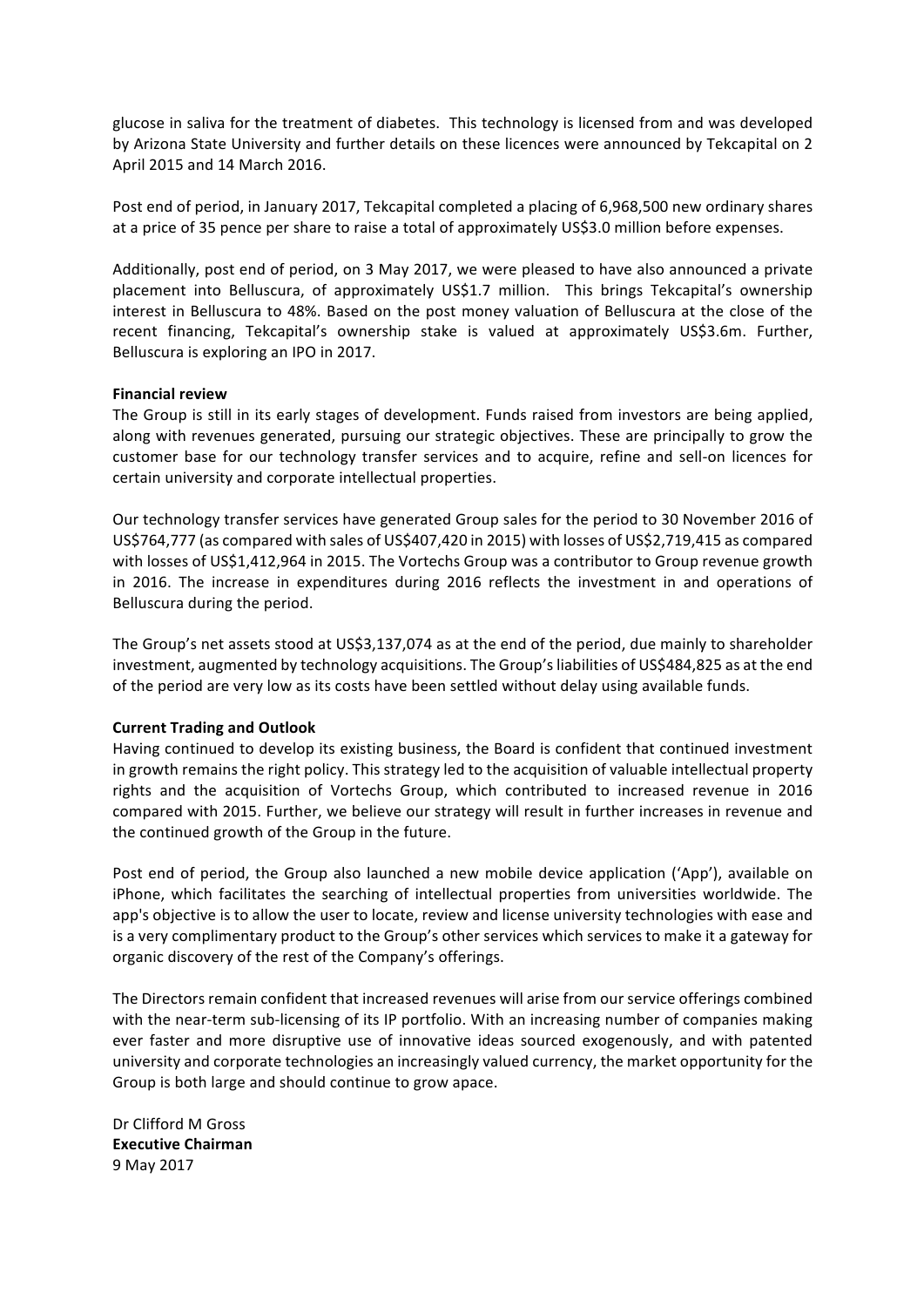# **Tekcapital Plc Consolidated Statement of comprehensive income** For the year ended 30 November 2016

|                                           |             |                             | (Restated)    |
|-------------------------------------------|-------------|-----------------------------|---------------|
|                                           |             | <b>Year ended</b>           | Year end      |
| Group                                     | <b>Note</b> | 30                          | 30            |
|                                           |             | <b>November</b>             | November      |
|                                           |             | 2016                        | 2015          |
|                                           |             | US\$                        | US\$          |
|                                           |             |                             |               |
| <b>Continuing Operations</b>              |             |                             |               |
| Revenue                                   | 5           | 764,777                     | 407,420       |
| Cost of sales                             |             | (456, 482)                  | (128, 778)    |
| <b>Gross Profit</b>                       |             | 308,295                     | 278,642       |
|                                           |             |                             |               |
| Administrative expenses                   |             | (2,866,807)                 | (1,739,346)   |
|                                           |             |                             |               |
| <b>Operating Loss</b>                     |             | (2,558,512)                 | (1,460,704)   |
|                                           |             |                             |               |
| Finance income                            | 8           | 314                         | 709           |
|                                           |             |                             |               |
| Loss on ordinary activities before income |             |                             |               |
| tax                                       |             | (2,558,198)                 | (1,459,995)   |
| Income tax expense                        | 9           | (766)                       | (820)         |
|                                           |             |                             |               |
| Loss after tax for the year               |             | (2,558,964)                 | (1,460,815)   |
|                                           |             |                             |               |
| Other comprehensive income                |             |                             |               |
| Foreign exchange (loss)/gain              |             | (160, 451)                  | 47,851        |
| Total other comprehensive income          |             | (160, 451)                  | 47,851        |
|                                           |             |                             |               |
| Total comprehensive loss for the year     |             | (2,719,415)                 | (1,412,964)   |
|                                           |             |                             |               |
| Loss attributable to:                     |             |                             |               |
| Equity holders of the parent              |             | (2, 215, 032)<br>(343, 932) | (1,460,815)   |
| Non-controlling interest                  |             | (2,558,964)                 | (1,460,815)   |
|                                           |             |                             |               |
| Total comprehensive loss attributable     |             |                             |               |
| to:                                       |             |                             |               |
| Equity holders of the parent              |             | (2,302,423)                 | (1,412,964)   |
| Non-controlling interest                  |             | (416, 992)                  |               |
|                                           |             | (2,719,415)                 | (1, 412, 964) |
|                                           |             |                             |               |
| Loss per share                            |             |                             |               |
| Basic and diluted earnings per share      |             |                             |               |
| Loss per share                            | 10          | (0.063)                     | (0.049)       |
|                                           |             |                             |               |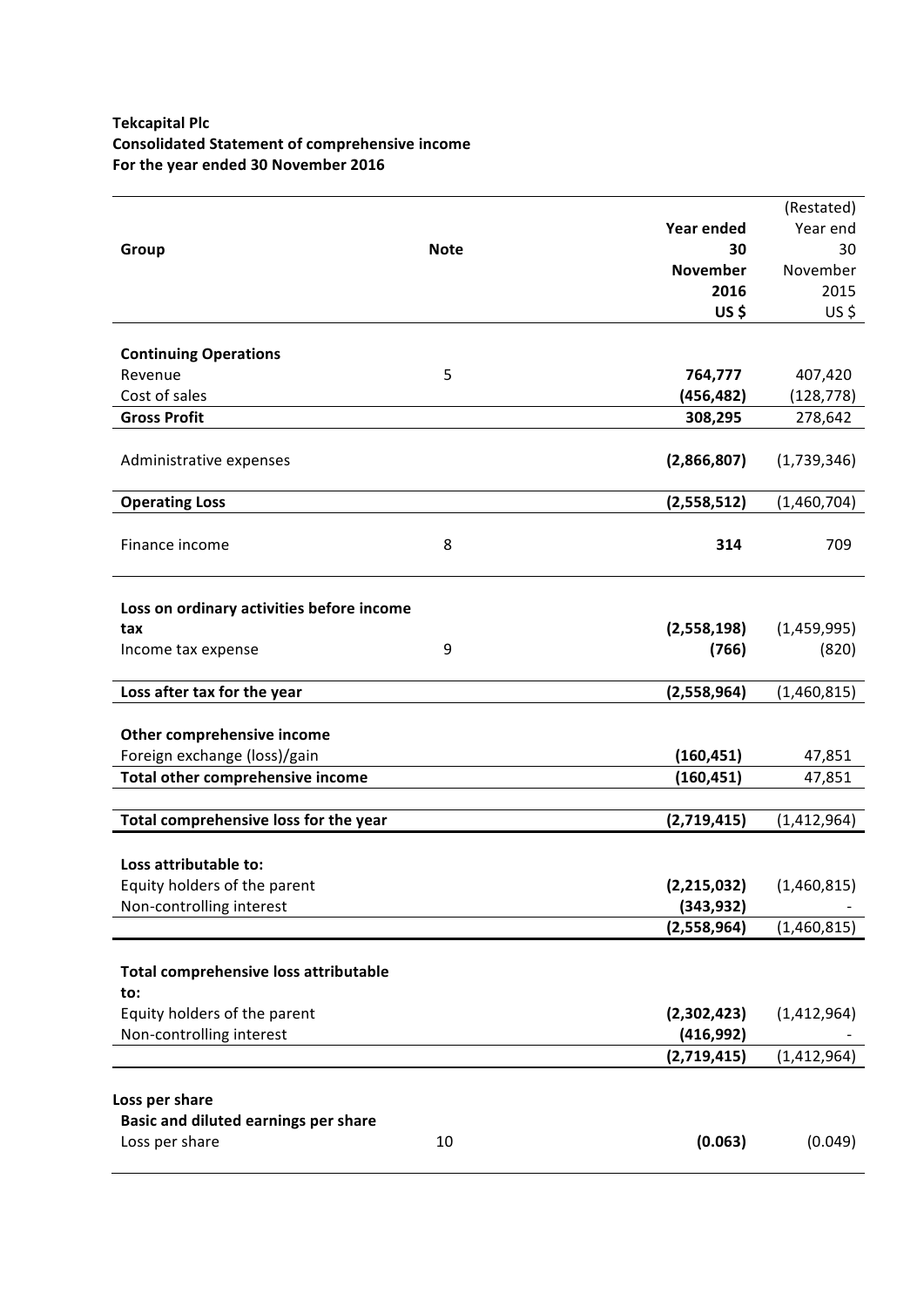# **Tekcapital Plc Consolidated Statement of financial position At 30 November 2016**

|                                          |             | As at           | As at       |
|------------------------------------------|-------------|-----------------|-------------|
| Group                                    | <b>Note</b> | 30              | 30          |
|                                          |             | <b>November</b> | November    |
|                                          |             | 2016            | 2015        |
|                                          |             | US\$            | $US$ \$     |
| <b>Assets</b>                            |             |                 |             |
| <b>Non-current assets</b>                |             |                 |             |
| Intangible assets                        | 12          | 1,409,758       | 708,577     |
| Property, plant and equipment            | 13          | 51,490          | 7,920       |
|                                          |             | 1,461,248       | 716,497     |
|                                          |             |                 |             |
| <b>Current assets</b>                    |             |                 |             |
| Inventories                              | 14          | 4,503           |             |
| Trade and other receivables              | 15          | 316,545         | 105,955     |
| Cash and cash equivalents                | 16          | 1,839,603       | 3,139,246   |
|                                          |             | 2,160,651       | 3,245,201   |
|                                          |             |                 |             |
| <b>Total assets</b>                      |             | 3,621,899       | 3,961,698   |
|                                          |             |                 |             |
| <b>Current liabilities</b>               |             |                 |             |
| Trade and other payables                 | 20          | 484,325         | 241,181     |
| Current income tax liabilities           |             | 500             | 1,300       |
|                                          |             | 484,825         | 242,481     |
|                                          |             |                 |             |
| <b>Total liabilities</b>                 |             | 484,825         | 242,481     |
| <b>Net assets</b>                        |             | 3,137,074       | 3,719,217   |
|                                          |             |                 |             |
| Equity attributable to the owners of the |             |                 |             |
| parent                                   |             |                 |             |
| Ordinary shares                          | 18          | 228,052         | 224,684     |
| Share premium                            | 18          | 6,377,383       | 5,980,751   |
| Retained earnings                        | 19          | (3,778,052)     | (2,461,900) |
| <b>Translation reserve</b>               | 19          | (39, 540)       | 47,851      |
| Merger reserves                          | 19          | (72, 169)       | (72, 169)   |
| Non-controlling interest                 |             | 421,400         |             |
|                                          |             |                 |             |
| <b>Total equity</b>                      |             | 3,137,074       | 3,719,217   |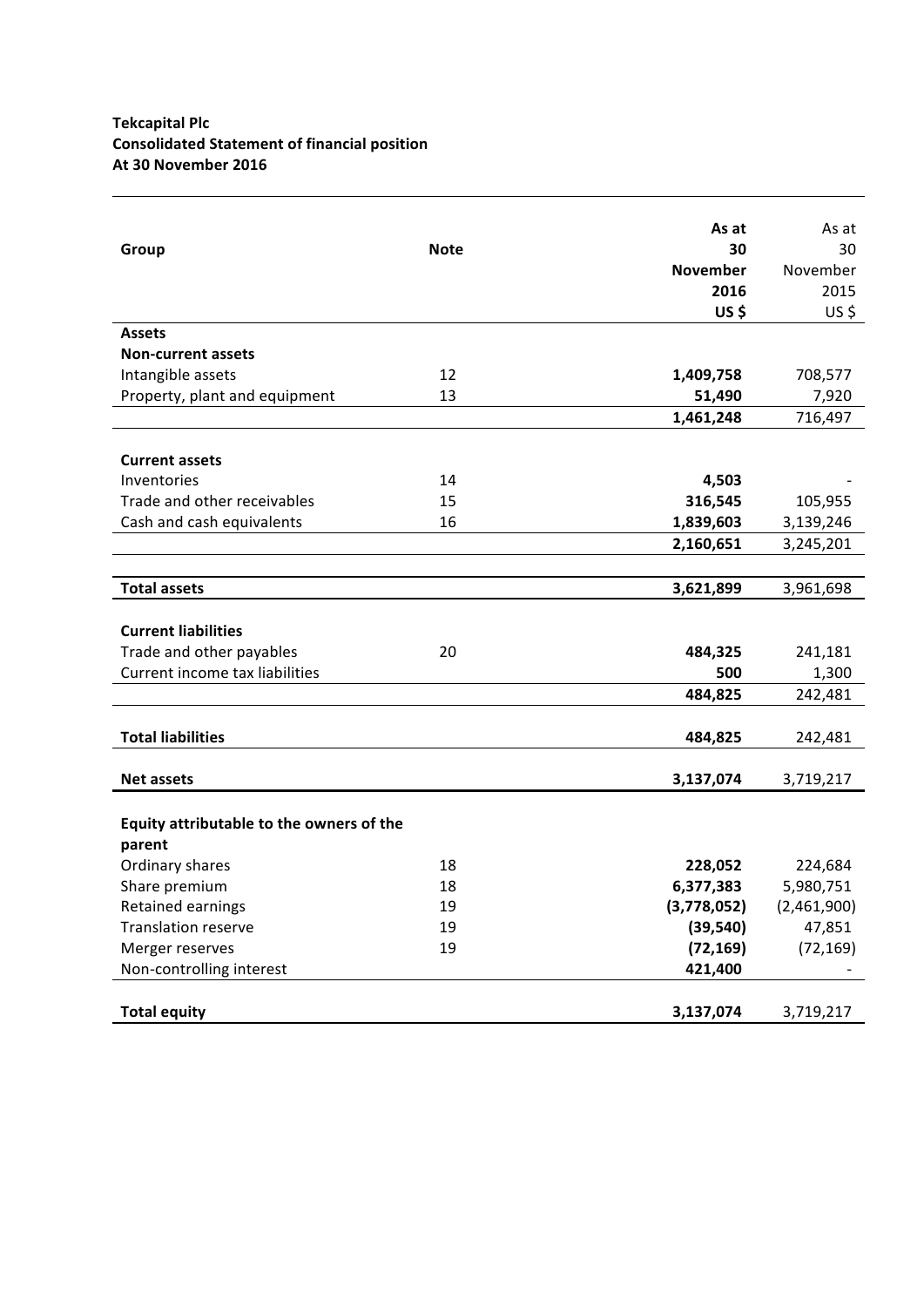# **Tekcapital Plc Company Statement of financial position At 30 November 2016**

|                                          |             | As at           | As at       |
|------------------------------------------|-------------|-----------------|-------------|
| Company                                  | <b>Note</b> | 30              | 30          |
|                                          |             | <b>November</b> | November    |
|                                          |             | 2016            | 2015        |
|                                          |             | $US$ \$         | US\$        |
| <b>Assets</b>                            |             |                 |             |
| <b>Non-current assets</b>                |             |                 |             |
| Intangible assets                        | 12          | 5,853           | 19,081      |
| Investment in subsidiaries               | 11          | 2,569,420       | 2,371,820   |
|                                          |             | 2,575,273       | 2,390,901   |
|                                          |             |                 |             |
| <b>Current assets</b>                    |             |                 |             |
| Trade and other receivables              | 15          | 442,941         | 3,128,780   |
| Cash and cash equivalents                | 16          | 4,027           | 37,256      |
|                                          |             | 446,968         | 3,166,036   |
|                                          |             |                 |             |
| <b>Total assets</b>                      |             | 3,022,241       | 5,556,937   |
|                                          |             |                 |             |
| <b>Current liabilities</b>               |             |                 |             |
| Trade and other payables                 | 20          | 814,974         | 412,568     |
|                                          |             |                 |             |
|                                          |             | 814,974         | 412,568     |
|                                          |             |                 |             |
| <b>Total liabilities</b>                 |             | 814,974         | 412,568     |
|                                          |             |                 |             |
| <b>Net assets</b>                        |             | 2,207,267       | 5,144,369   |
|                                          |             |                 |             |
| Equity attributable to the owners of the |             |                 |             |
| parent                                   |             |                 |             |
| Ordinary shares                          | 18          | 228,052         | 224,684     |
| Share premium                            | 18          | 6,377,383       | 5,980,751   |
| Retained earnings                        | 19          | (3,885,405)     | (1,028,925) |
| <b>Translation reserve</b>               | 19          | (512, 763)      | (32, 141)   |
|                                          |             |                 |             |
| <b>Total equity</b>                      |             | 2,207,267       | 5,144,369   |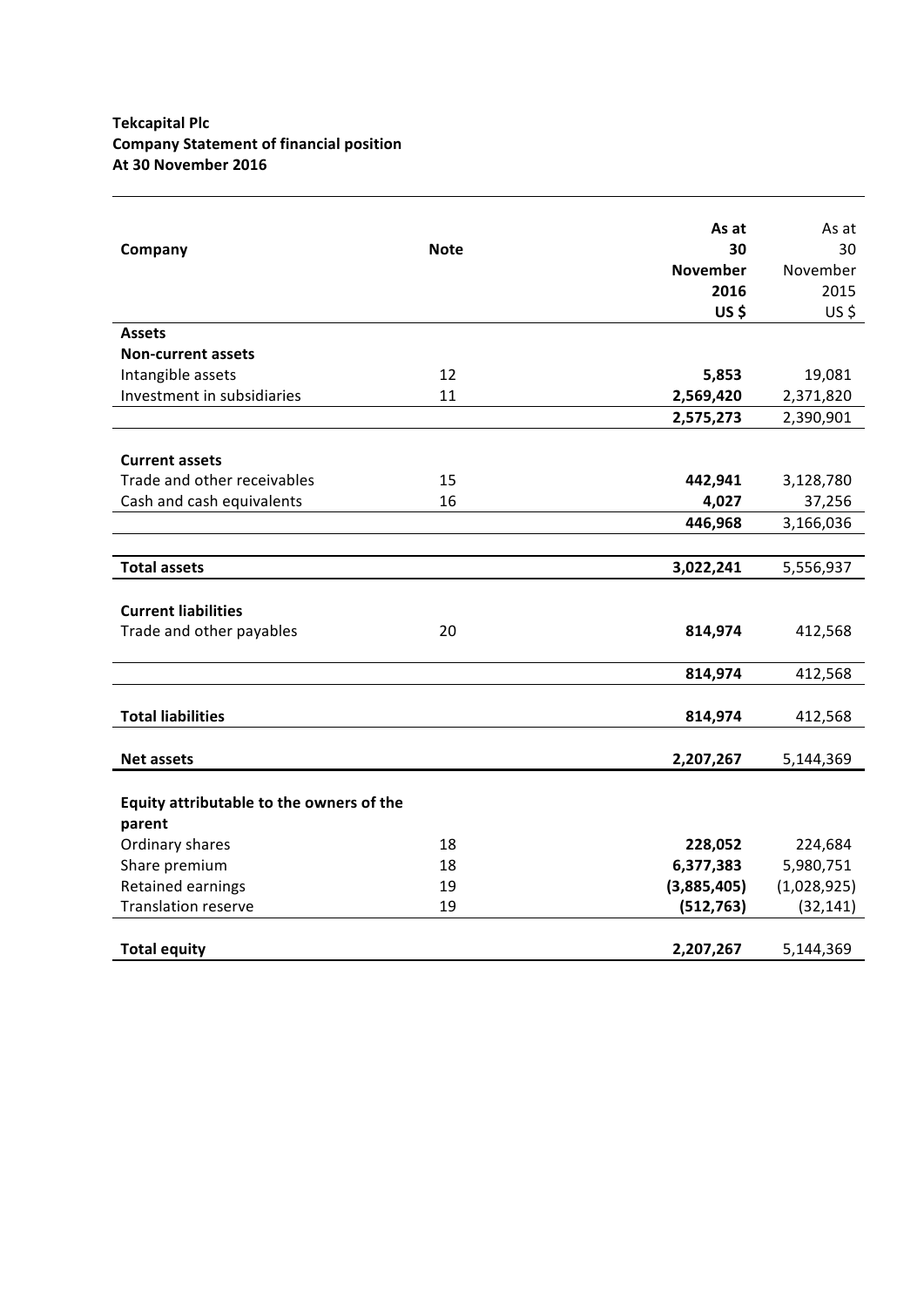# **Tekcapital Plc Consolidated Statement of changes in equity** For the year ended 30 November 2016

|                                        |             | Attributable to equity holders of the parent company |              |                          |                          |                 |                |                          |               |
|----------------------------------------|-------------|------------------------------------------------------|--------------|--------------------------|--------------------------|-----------------|----------------|--------------------------|---------------|
|                                        |             | Ordinary                                             | <b>Share</b> | <b>Translation</b>       | <b>Merger</b>            | <b>Retained</b> | <b>Total</b>   | Non-<br>controlling      | Total         |
| Group                                  | <b>Note</b> | <b>Shares</b>                                        | Premium      | <b>Reserve</b>           | reserve                  | earnings        |                | interest                 | <b>Equity</b> |
|                                        |             | US\$                                                 | US\$         | US\$                     | US\$                     | US \$           | US\$           | US \$                    | US \$         |
| Balance at 30 November 2014            |             | 154,842                                              | 2,673,905    | $\overline{\phantom{a}}$ | (72, 169)                | (1,039,578)     | 1,717,000      | $\sim$                   | 1,717,000     |
| Loss for the year                      |             |                                                      |              |                          | $\blacksquare$           | (1,460,815)     | (1,460,815)    | $\sim$                   | (1,460,815)   |
| Other comprehensive income             |             |                                                      |              | 47,851                   |                          |                 | 47,851         |                          | 47,851        |
| Share based payments                   |             |                                                      |              |                          |                          | 38,493          | 38,493         | $\overline{\phantom{a}}$ | 38,493        |
| Issue of Ordinary Shares               | 18          | 69,270                                               | 3,436,126    |                          |                          | $\sim$          | 3,505,396      | $\blacksquare$           | 3,505,396     |
| Costs of share issue                   | 18          | $\blacksquare$                                       | (164, 456)   |                          |                          |                 | (164, 456)     | $\blacksquare$           | (164, 456)    |
| Warrants exercised                     | 18          | 572                                                  | 35,176       | $\overline{\phantom{a}}$ | $\overline{a}$           |                 | 35,748         | $\blacksquare$           | 35,748        |
| Balance at 30 November 2015            |             | 224,684                                              | 5,980,751    | 47,851                   | (72, 169)                | (2,461,900)     | 3,719,217      | $\overline{\phantom{a}}$ | 3,719,217     |
|                                        |             |                                                      |              |                          |                          |                 |                |                          |               |
| Loss for the year                      |             |                                                      |              |                          | $\blacksquare$           | (2,215,032)     | (2, 215, 032)  | (343, 932)               | (2,558,964)   |
| Other comprehensive income             |             |                                                      | Ξ.           | (87, 391)                |                          |                 | (87, 391)      | (73,060)                 | (160.451)     |
| Share based payments                   |             |                                                      |              |                          | $\sim$                   | 84,618          | 84,618         |                          | 84,618        |
| Issue of Ordinary Shares               | 18          | 3,368                                                | 396,632      |                          | $\overline{\phantom{a}}$ |                 | 400,000        |                          | 400,000       |
| New funds into non-controlling         |             |                                                      |              |                          |                          |                 | $\blacksquare$ | 1,652,654                | 1,652,654     |
| interest                               |             |                                                      |              |                          |                          |                 |                |                          |               |
| Gain/(loss) arising from change in NCI |             |                                                      |              |                          |                          | 814,262         | 814,262        | (814, 262)               |               |
| <b>Balance at 30 November 2016</b>     |             | 228,052                                              | 6,377,383    | (39, 540)                | (72, 169)                | (3,778,052)     | 2,715,674      | 421,400                  | 3,137,074     |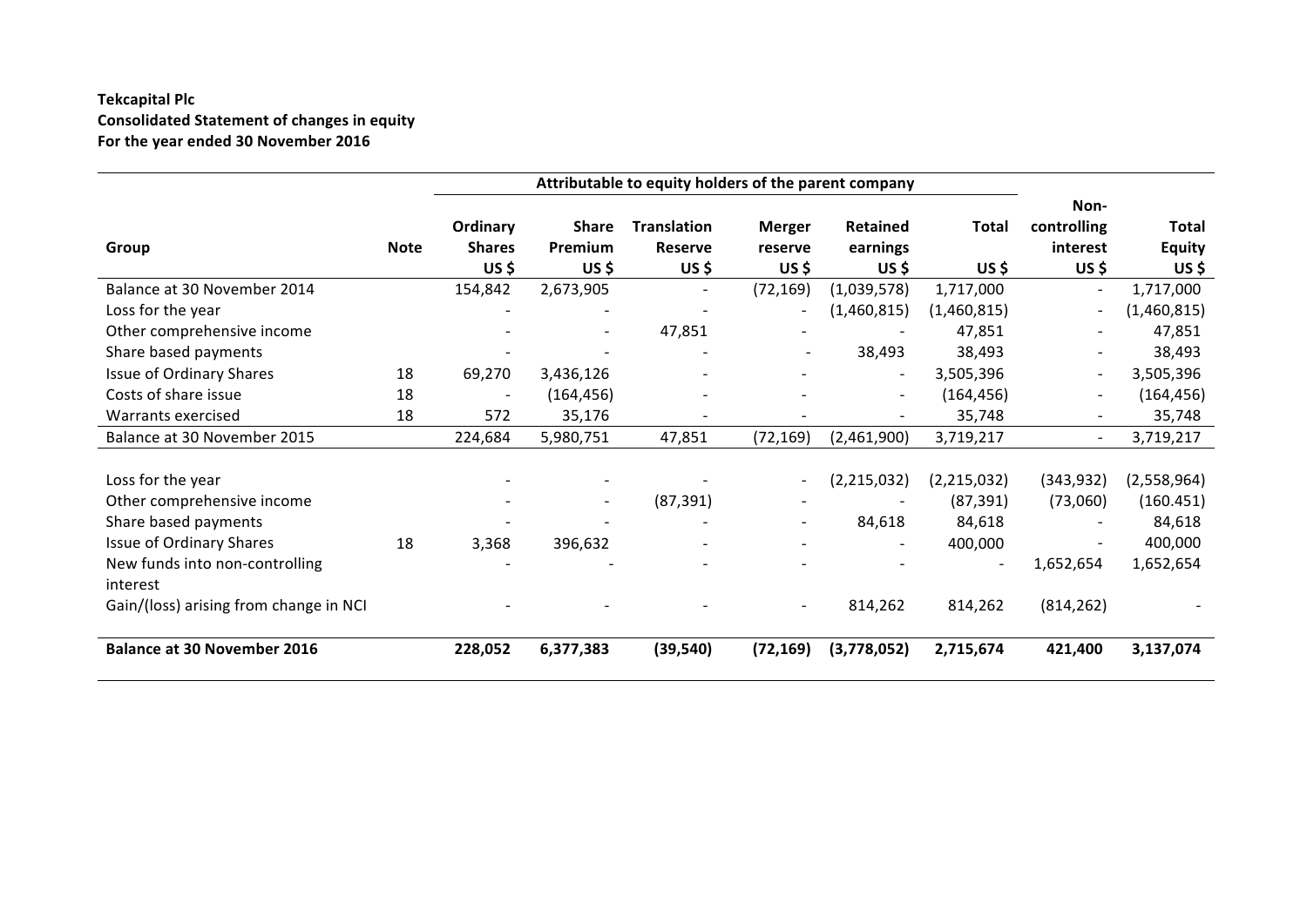# **Tekcapital PLC** Company Statement of changes in equity For the year ended 30 November 2016

|                                                  |             |                                    |                                  |                                              | Attributable to owners of the parent company |                              |
|--------------------------------------------------|-------------|------------------------------------|----------------------------------|----------------------------------------------|----------------------------------------------|------------------------------|
| Company                                          | <b>Note</b> | Ordinary<br><b>Shares</b><br>US \$ | <b>Share</b><br>Premium<br>US \$ | <b>Translation</b><br><b>Reserve</b><br>US\$ | <b>Retained</b><br>earnings<br>US \$         | <b>Total Equity</b><br>US \$ |
| Balance at 30 November 2014                      |             | 154,842                            | 2,673,905                        |                                              | (435, 235)                                   | 2,393,512                    |
| Loss for the year<br>Other comprehensive income  |             |                                    |                                  | (32, 141)                                    | (632, 183)                                   | (632, 183)<br>(32, 141)      |
| Share based payments                             |             |                                    |                                  |                                              | 38,493                                       | 38,493                       |
| Issue of Ordinary Shares                         | 18          | 69,270                             | 3,436,126                        |                                              |                                              | 3,505,396                    |
| Costs of share issue                             | 18          |                                    | (164, 456)                       |                                              |                                              | (164, 456)                   |
| Warrants exercised                               | 18          | 572                                | 35,176                           |                                              |                                              | 35,748                       |
| Balance at 30 November 2015                      |             | 224,684                            | 5,980,751                        | (32, 141)                                    | (1,028,925)                                  | 5,144,369                    |
| Loss for the year                                |             |                                    |                                  |                                              | (2,941,098)                                  | (2,941,098)                  |
| Other comprehensive income                       |             |                                    |                                  | (480, 622)                                   |                                              | (480, 622)                   |
| Share based payments<br>Issue of Ordinary Shares | 18          | 3,368                              | 396,632                          |                                              | 84,618                                       | 84,618<br>400,000            |
| <b>Balance at 30 November 2016</b>               |             | 228,052                            | 6,377,383                        | (512, 763)                                   | (3,885,405)                                  | 2,207,267                    |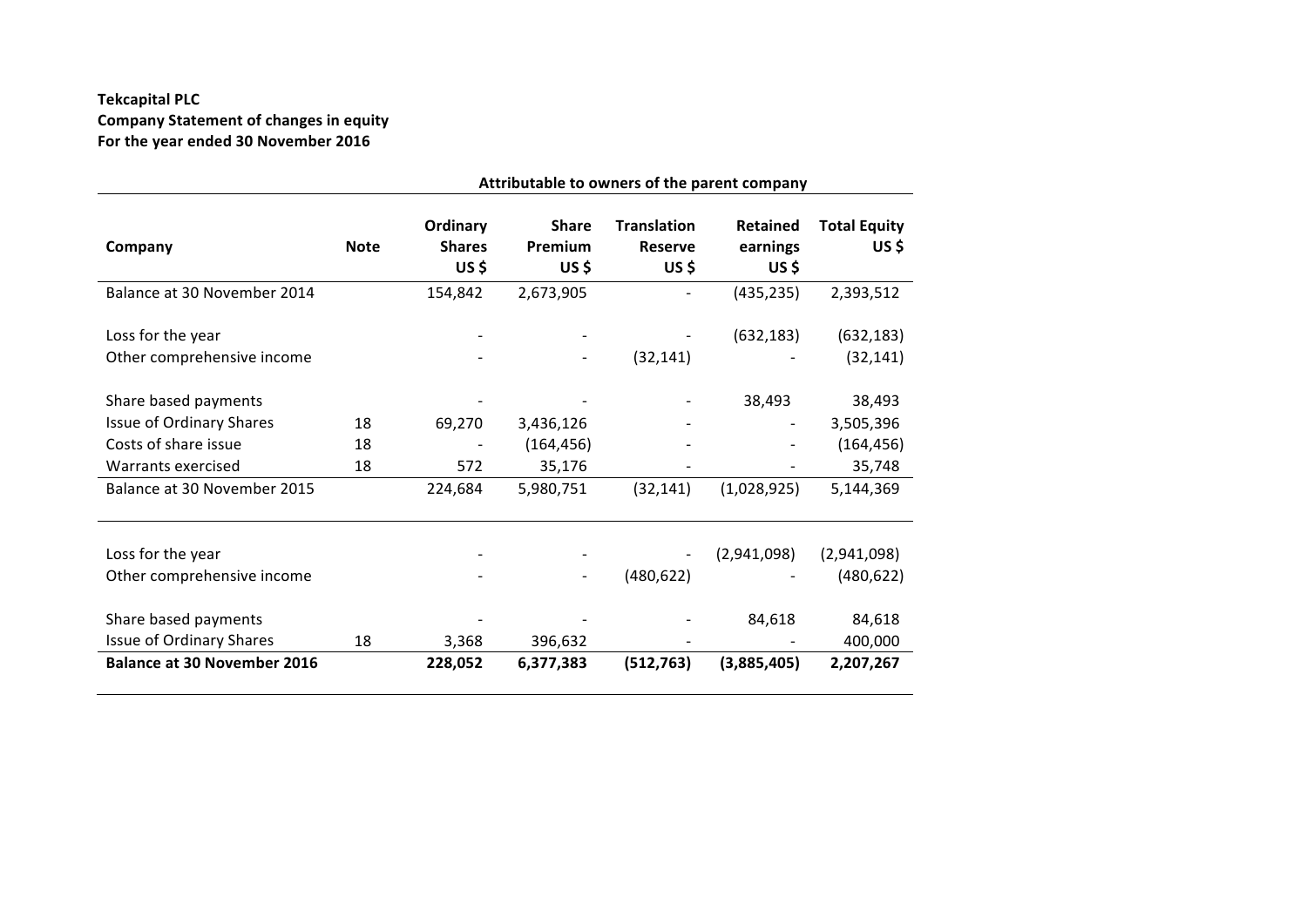# **Tekcapital Plc Consolidated Statement of cash flows** For the year ended 30 November 2016

|                                             |             | For the year    | For the year  |
|---------------------------------------------|-------------|-----------------|---------------|
|                                             |             | ended           | ended         |
| Group                                       | <b>Note</b> | 30              | 30            |
|                                             |             | <b>November</b> | November      |
|                                             |             | 2016            | 2015          |
|                                             |             | US\$            | US\$          |
| Cash flows from operating activities        |             |                 |               |
| Cash used in operations                     | 23          | (2, 376, 124)   | (1,222,474)   |
| <b>Taxation paid</b>                        |             | (1, 566)        | (820)         |
|                                             |             |                 |               |
| Net cash used in operating activities       |             | (2,377,690)     | (1, 223, 294) |
|                                             |             |                 |               |
| Cash flows from investing activities        |             |                 |               |
| Purchases of property, plant and            |             | (55, 359)       | (4, 349)      |
| equipment                                   | 13          |                 |               |
| Purchases of intangible assets              | 12          | (380, 938)      | (162,080)     |
| Interest received                           |             | 314             | 709           |
|                                             |             |                 |               |
| Net cash used in investing activities       |             | (435, 983)      | (165, 720)    |
|                                             |             |                 |               |
| <b>Cash flows from financing activities</b> |             |                 |               |
| Proceeds from issuance of ordinary          |             |                 | 3,286,060     |
| shares                                      | 18          |                 |               |
| Costs of raising finance                    |             |                 | (164, 456)    |
| Proceeds from the exercise of warrants      |             |                 | 35,751        |
| Cash from non controlling interest          |             | 1,652,654       |               |
| Net cash from financing activities          |             | 1,652,654       | 3,157,355     |
|                                             |             |                 |               |
| Net (decrease)/increase in cash and cash    |             |                 |               |
| equivalents                                 |             | (1, 161, 019)   | 1,768,341     |
| Cash and cash equivalents at beginning of   |             |                 |               |
| year                                        |             | 3,139,246       | 1,370,905     |
| Exchange loss on cash and cash              |             |                 |               |
| equivalents                                 |             | (138, 624)      |               |
|                                             |             |                 |               |
| Cash and cash equivalents at end of year    |             | 1,839,603       | 3,139,246     |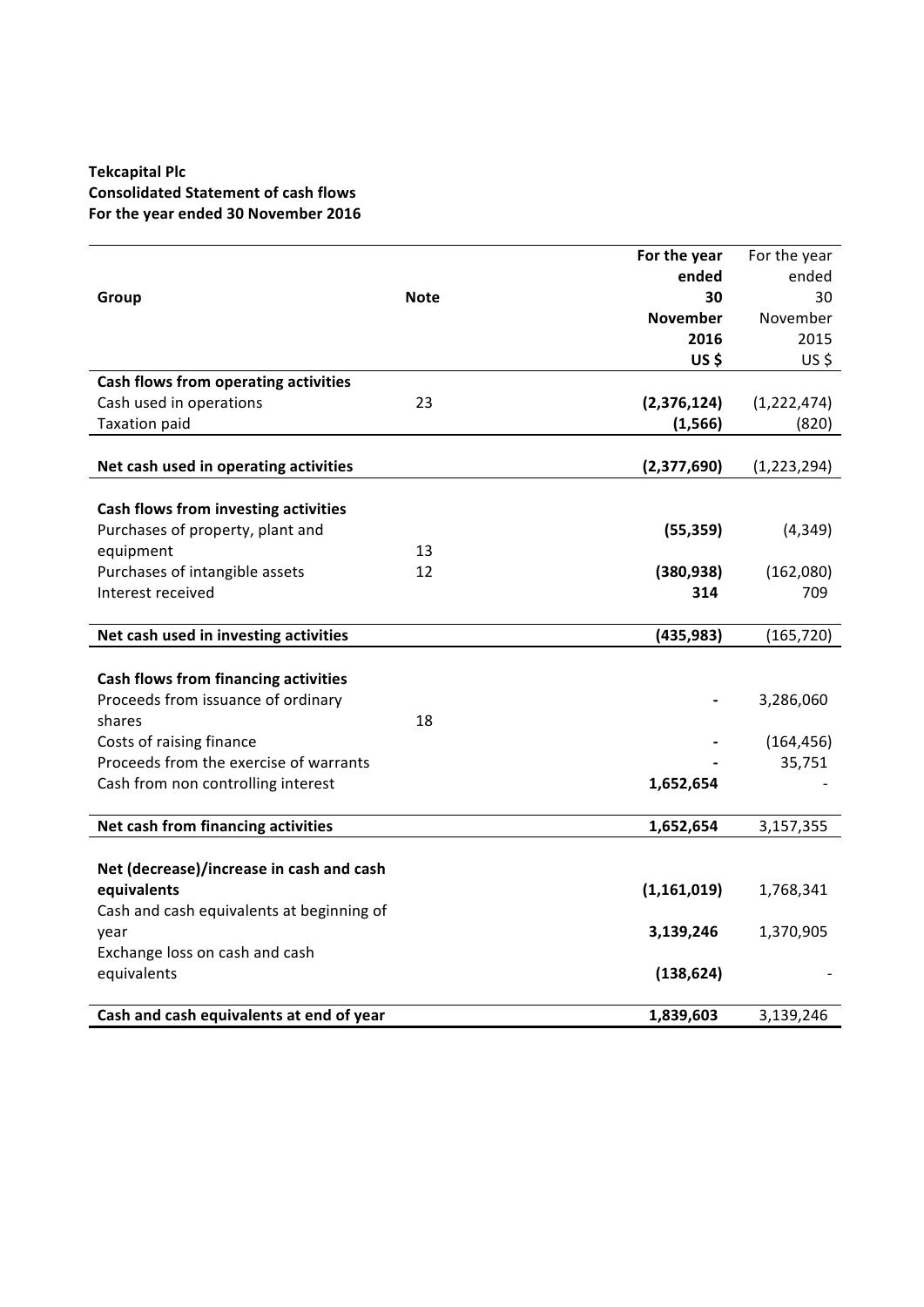# **Tekcapital Plc** Notes to the accounts for the year ended 30 November 2016

## 1. **General Information**

Tekcapital PLC is a company incorporated in England and Wales and domiciled in the UK. The address of the registered office is detailed on page 1 of these financial statements. The Company is a public limited company, which is listed on the AIM market of the London Stock Exchange in 2014.

The principal accounting policies applied in the preparation of these consolidated financial statements are set out below. These policies have been consistently applied to all the years presented, unless otherwise stated.

## **2. Accounting policies**

## **2.1 Statement of compliance**

The financial statements of Tekcapital PLC have been prepared in accordance with International Financial Reporting Standards (IFRS) and IFRS Interpretations Committee (IFRS IC) as adopted by the European Union and the Companies Act 2006 applicable to companies reporting under IFRS. The financial statements have been prepared under the historical cost convention.

The preparation of financial statements in conformity with IFRS requires the use of certain critical accounting estimates. It requires management to exercise its judgement in the process of applying the Group's accounting policies. The areas involving a higher degree of judgment or complexity, or areas where assumptions and estimates are significant to the consolidated financial statements are disclosed in note 4.

## **2.1.1 Going concern**

The Group meets its day to day working capital requirements through its service offerings, bank facilities and monies raised in follow-on offerings. Subsequent to year end the Group completed a further raise of \$3.05 million before expenses, and Belluscura Ltd completed a further raise of \$1.71 million before expenses. Refer to note 28 for further details. The Group's forecasts and projections indicate that the Group has sufficient cash reserves to operate within the level of its current facilities. After making enquiries, the Directors have a reasonable expectation that the Group had adequate resources to continue in operational existence for the foreseeable future.

The Company therefore continues to adopt the going concern basis in preparing both its consolidated financial statements and for its own financial statements.

# **2.1.2** Changes in accounting policy and disclosures

## New standards and interpretations not yet adopted by the Group

A number of new standards and amendments to standards and interpretations are effective for annual periods after 30 November 2016, and have not been applied in preparing these consolidated financial statements. These include:

- **IFRS 9 Financial Instruments**
- IAS 1 Disclosure Initiative Amendments to IAS 1
- IAS 16 and IAS 38 Clarification of Acceptable Methods of Depreciation and Amortisation
- IFRS 15 Revenue from contracts with customers

None of these is expected to have a significant effect on the consolidated financial statements of the Group.

The Group has not early adopted any other standard, interpretation or amendment that has been issued but is not yet effective.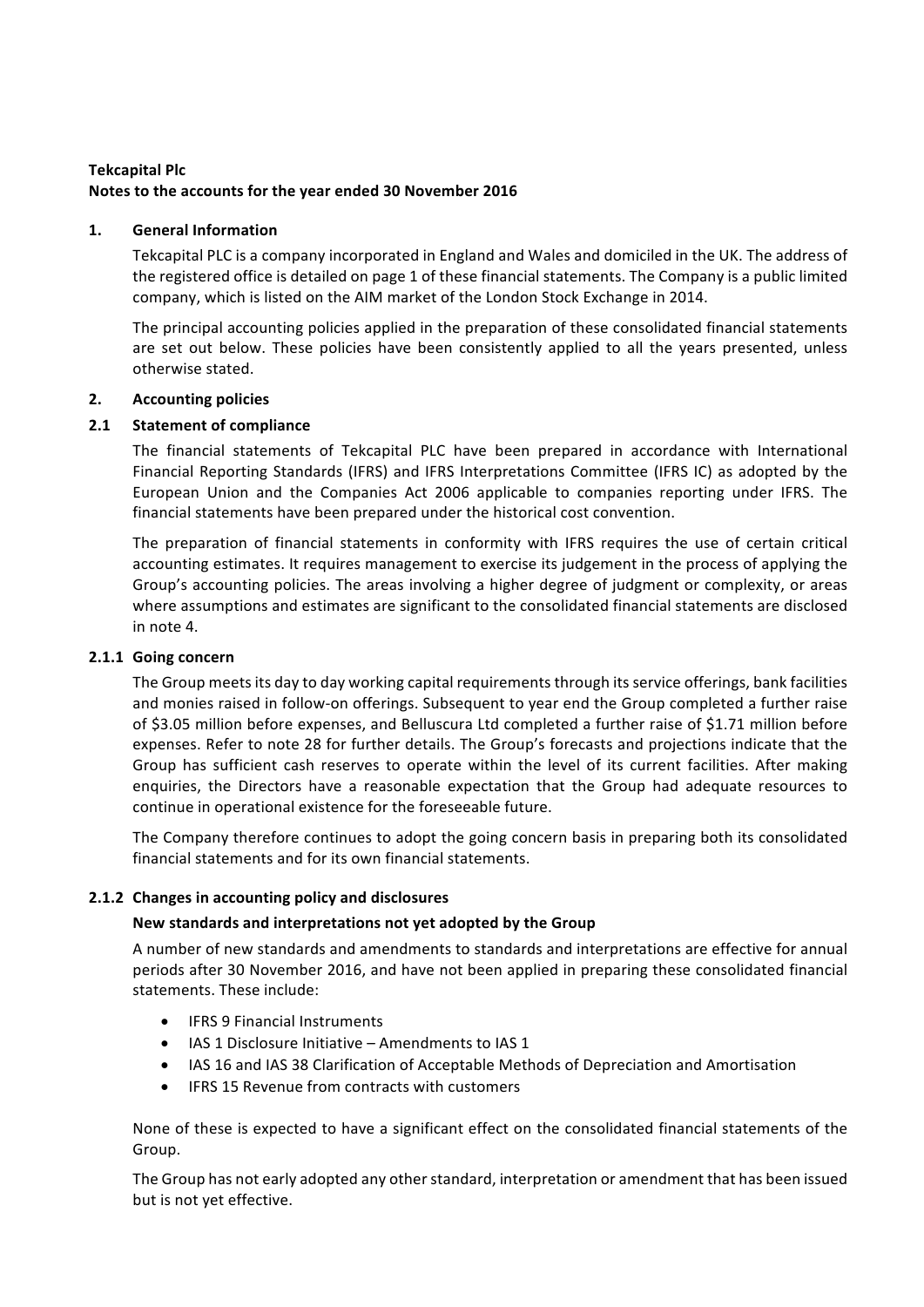No other issued but not endorsed amendments to IFRS will have a material impact on the Group's financial statements once they become endorsed and effective.

#### **2.2 Business combinations**

Tekcapital PLC was incorporated on 3 February 2014 and on 18 February 2014 entered into an agreement to acquire the issued share capital of Tekcapital Europe Limited by way of share issue. On 19 February 2014 it acquired the issued share capital of Tekcapital LLC also by share issue. This has been accounted for as a common control transaction under IFRS 3 using the pooling of interest method by using the nominal value of shares exchanged in the business combination and no fair value adjustment.

The consolidated financial statements comprise the financial statements of Tekcapital PLC and all subsidiaries controlled by it. Other than those subsidiaries mentioned above, all other subsidiaries have been consolidated using the acquisition method of consolidation.

Subsidiaries are entities that are controlled by the Group. Control is achieved when the Group has the power to govern the financial and operating policies of an entity so as to obtain economic benefit from its activities. Inter-company transactions, balances and unrealised gains on transactions between Group companies are eliminated. Unrealised losses are also eliminated when necessary amounts reported by subsidiaries have been adjusted to conform to the Group's accounting policies.

IFRS 13 did not affect any fair value measurements of the Group's assets or liabilities and therefore had no effect on the Group's financial position or performance.

#### **2.3 Foreign currencies**

#### *(a) Functional and presentation currency*

These consolidated financial statements are presented in US Dollars which is the presentation currency of the Group. This is because the majority of the Group's transactions are undertaken in US Dollars. Each subsidiary within the Group has its own functional currency which is dependent on the primary economic environment in which that subsidiary operates.

Effective 1 December 2014 Tekcapital PLC and Tekcapital Europe Limited changed their functional currency to UK Sterling. This is because, the primary economic activity of these entities is undertaken in the UK.

#### *(b) Transactions and balances*

Foreign currency transactions are translated into functional currency using the exchange rates prevailing at the dates of the transactions or valuation where items are re-measured. Foreign exchange gains and losses resulting from the settlement of such transactions and from the translation at the year-end exchange rates of monetary assets and liabilities denominated in foreign currencies are recognised in the income statement. Foreign exchange gains and losses that relate to borrowings and cash and cash equivalents are presented in the income statement within 'finance income or costs'.

#### *(c) Group companies*

The results and financial position of all Group entities (none of which has the currency of a hyperinflationary economy) that have a functional currency different from the presentation currency are translated into the presentation currency as follows:

- (i) assets and liabilities for each balance sheet presented are translated at the closing exchange rates at the date of that balance sheet
- (ii) income and expense for each income statement are translated at the average rates of exchange during the period (unless this average is not a reasonable approximation of the cumulative effect of the rates prevailing on the transaction dates, in which case income and expenses are translated at the rate on the dates of the transactions)
- (iii) all resulting exchange differences are recognised in other comprehensive income.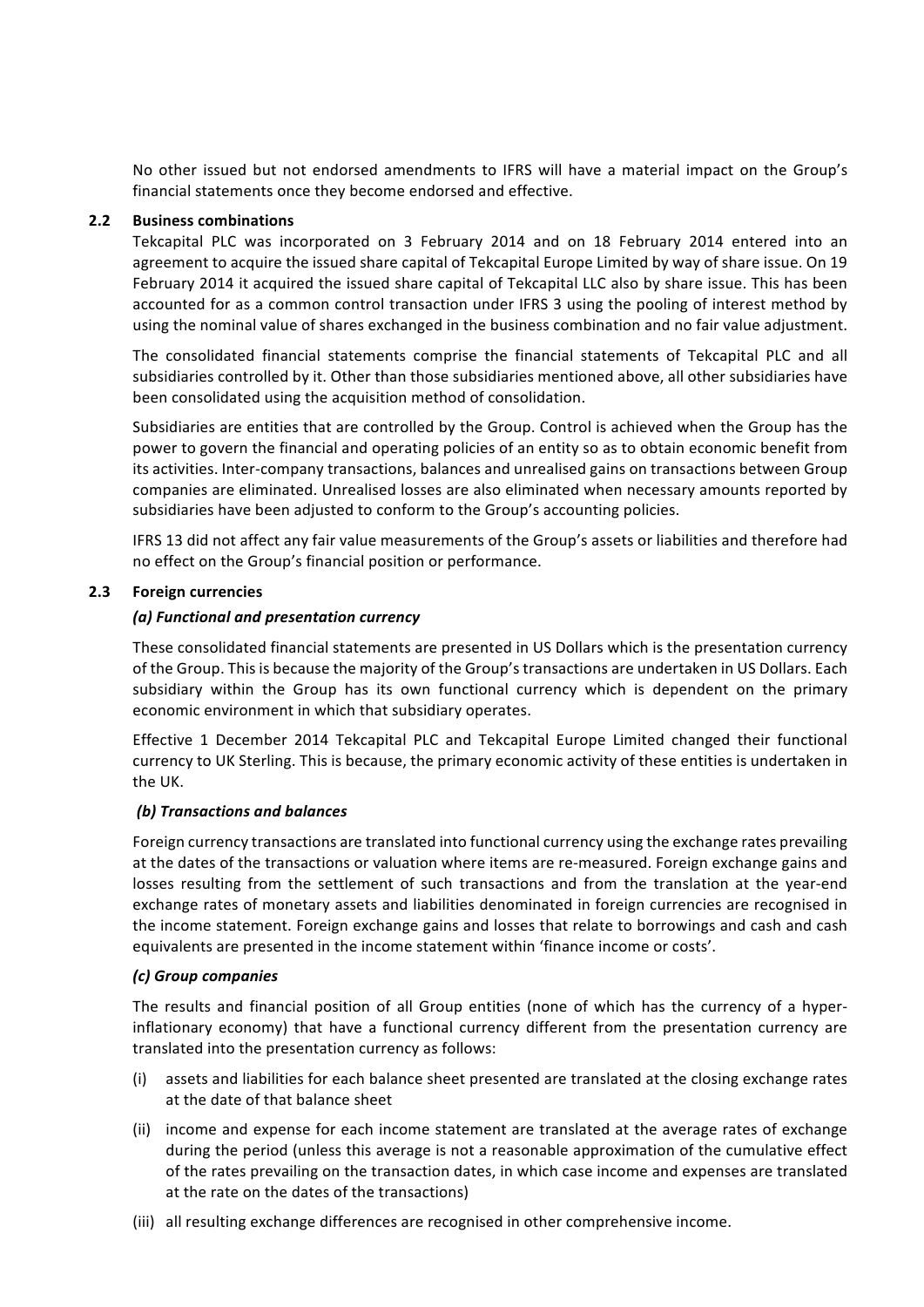#### **2.4 Investment in subsidiaries**

Investments in subsidiaries are recognised initially at cost. The cost of the investment includes transactions costs. The carrying amounts are reviewed at each reporting dated to determine whether there is any indication of impairment.

#### **2.5** Non-controlling interests

Losses applicable to non-controlling interests in a subsidiary are allocated to the non-controlling interests, even if doing so causes the non-controlling interests to have a deficit balance.

Adjustments to non-controlling interests arising from transactions that do not involve the loss of control are based on a proportionate amount of the net assets of the subsidiary.

Upon the loss of control the assets and liabilities of the subsidiary, any non-controlling interests and other components of equity related to the subsidiary are derecognised. Any resulting gain or loss is recognised in the profit and loss.

## **2.6** Property, plant and equipment

Property, plant and equipment is stated at historical cost less accumulated depreciation. Historical cost includes expenditure that is directly attributable to the acquisition of the items.

Subsequent costs are included in the asset's carrying amount or recognised as a separate asset, as appropriate, only when it is probable that future economic benefits associated with the item will flow to the Group and the cost of the item can be measured reliably. All other repairs and maintenance are charged to the income statement during the financial period in which they are incurred.

Depreciation of assets are calculated to write off the cost less the estimated residual value of tangible fixed assets by equal instalments over the estimated useful economic lives as follows:

| Furniture              |            | 3 years |
|------------------------|------------|---------|
| Computer equipment     | $\sim$     | 3 years |
| Leasehold improvements | $\sim$ $-$ | 5 years |

The assets' residual values and useful lives are reviewed, and adjusted if appropriate, at the end of each reporting period. An asset's carrying amount is written down immediately to its recoverable amount if the assets carrying value is greater than its estimated recoverable amount.

Gains and losses on disposals are determined by comparing proceeds with the carrying amount and are recognised within 'Other gains / (losses) – net' in the income statement. When re-valued assets are sold, the amounts are included in other reserves are transferred to retained earnings.

## **2.7 Intangible assets**

## *(a) Invention Evaluator*

This is an intangible asset and a piece of computer software acquired for use by one of the subsidiaries of the Group and is shown at original cost of purchase less impairment losses.

Under IAS38, this asset is regarded by the Directors as being an intangible asset with an indefinite useful life. The Directors believe that the asset is unique in that no competitor offering currently exists, the service appeals globally to many types of clients including Fortune 100 companies, there is no expectation of obsolescence in the foreseeable future, and the service provided by the asset generates sufficient ongoing revenue streams.

Consequently, no write down in the value of this asset either by way of amortisation or impairment has occurred in this financial year. In the Directors' opinion this asset has an indefinite useful life.

## **(b)** Computer software and website development

Costs associated with maintaining computer software programmes and the Company website are recognised as an expense as incurred. Development costs that are directly attributable to the design and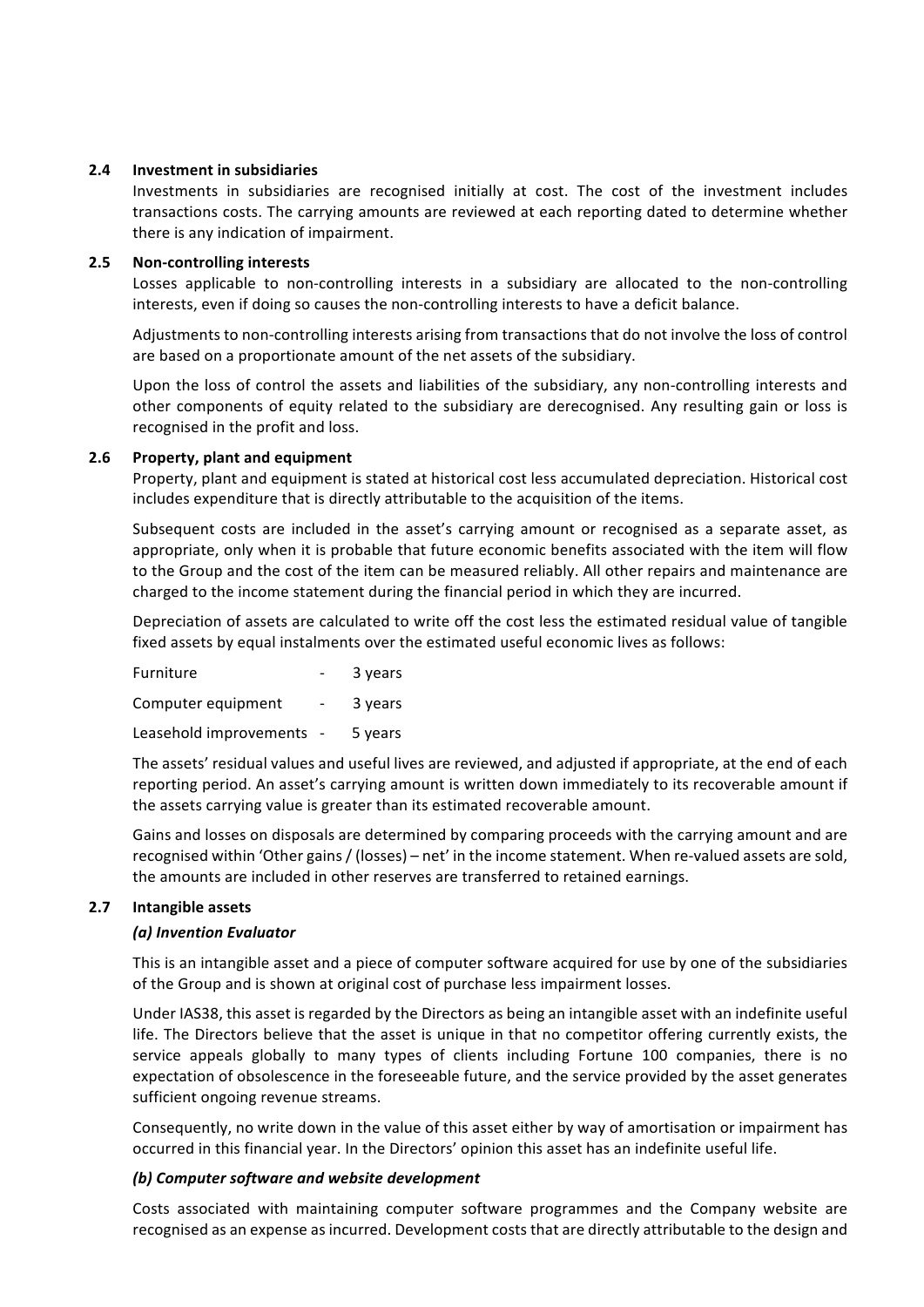testing of identifiable and unique software products controlled by the Group are recognised as intangible assets when the following criteria are met:

- (i) it is technically feasible to complete the software product so that it will be available for use;
- (ii) management intends to complete the software product and use or sell it;
- (iii) there is an ability to use or sell the software product:
- (iv) it can be demonstrated how the software product will generate probable future economic benefits;
- (v) adequate technical, financial and other resources to complete the development and to use or sell the software product are available; and
- (vi) the expenditure attributable to the software product during its development can be reliable measured.

Computer software development costs recognised as assets are amortised over their estimated useful lives, which do not exceed four years.

#### *(c) Licenses*

Costs associated with the acquisition of Licenses for technologies with the express purpose of developing them further for a commercial market are recognised as an intangible asset when they meet the criteria for capitalisation. That is, they are separately identifiable and measureable and it is probable that economic benefit will flow to the entity.

Further development costs attributable to the Licensed technology and recognised as an intangible asset when the following criteria are met:

- (i) it is technically feasible to complete the technology for commercialisation so that it will be available for use:
- (ii) management intends to complete the technology and use or sell it;
- (iii) there is an ability to use or sell the technology;
- (iv) it can be demonstrated how the technology will generate probable future economic benefits;
- (v) adequate technical, financial and other resources to complete the development and to use or sell the technology are available; and
- (vi) the expenditure attributable to the technology during its development can be reliable measured.

Licenses and their associated development costs are amortised over the life of the license or the underlying patents, whichever is shorter.

#### *(d) Vortechs Group*

This is an intangible asset acquired for use by one of the subsidiaries of the Group and is valued at original cost of purchase.

Under IAS38, the Group's Vortechs Group asset is regarded by the Directors as being an intangible asset with an indefinite useful life. The Directors believe that this asset is unique as it operates in a niche market, it generates an ongoing revenue stream, and there is no expectation of obsolescence. This asset meets the requirements of IAS38 as it is separately identifiable, controlled by the Group, the cost can be measured reliably, and as a result of owning this asset future economic benefits in the form of service revenue are generated for the Group.

In the opinion of the Directors this asset as an indefinite useful life and there has been no amortisation or impairment provided in the current year.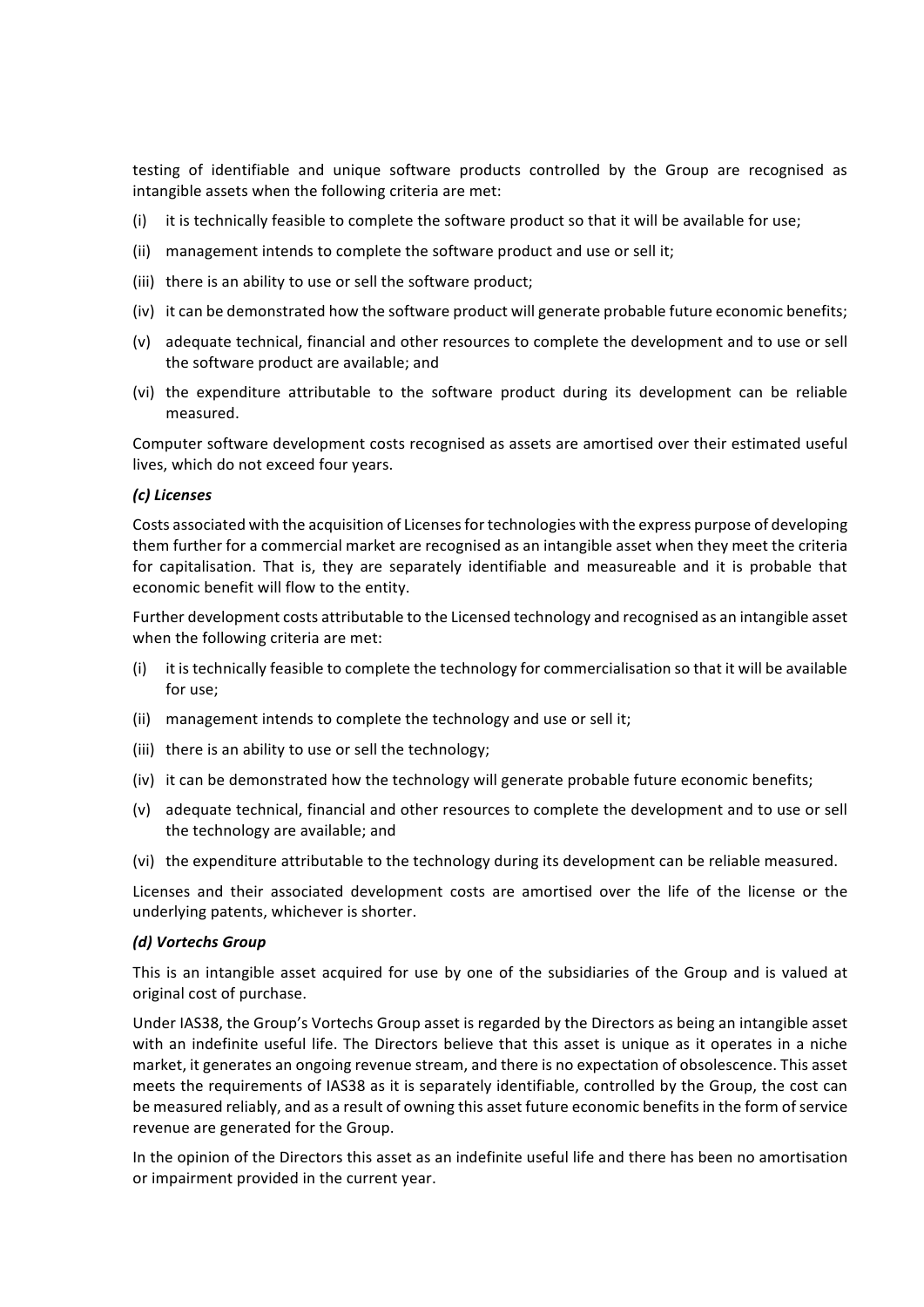#### **2.8 Impairment of non-financial assets**

Intangible assets that have an indefinite useful life or intangible assets not ready to use are not subject to amortisation and are tested annually for impairment. Assets that are subject to amortisation are reviewed for impairment whenever events or changes in circumstances indicate that the carrying amount may not be recoverable. An impairment loss is recognised for the amount by which the asset's carrying value exceeds its recoverable amount. The recoverable amount is the higher of an asset's fair value less costs of disposal and value in use. For the purposes of assessing impairment, assets are grouped at the lowest levels for which there are largely independent cash inflows, (CGUs). Prior impairments of non-financial assets (other than goodwill) are reviewed for possible reversal at each reporting date.

## **2.9 Financial assets**

## **2.9.1 Classification**

The Company classifies its financial assets depending on the purpose for which the asset was acquired. Management determines the classification of its financial assets at initial recognition. During the financial year the Group held loans and receivables that are non-derivative financial assets with fixed or determinable payments that are not quoted in an active market. They are included in current assets, except for maturities that are greater than 12 months after the end of the reporting year. These are classified as non-current assets. The Group's loans and receivables comprise 'trade and other receivables' in the balance sheet. The Group also has cash and cash equivalents.

#### **2.9.2 Recognition and measurement**

Loans and receivables are recognised on the trade date in which the transaction took place, and are recognised at their fair value with transaction costs expensed in the income statement. Financial assets are derecognised when the rights to receive cash flows from the loans or receivables have been collected, expired or transferred and the Group has subsequently transferred substantially all risks and rewards of ownership.

#### **2.9.3 Fair value**

Financial instruments are measured at fair value including cash and cash equivalents, trade and other receivables, trade and other payables, and borrowings.

Due to their short term nature, the carrying value of cash and cash equivalents, trade and other receivables, and trade and other payables approximate their fair value. The fair value of borrowings equals their carrying amounts, as the impact of discounts is not significant.

## **2.10 Offsetting financial instruments**

Financial assets and liabilities are offset and the net amount reported in the balance sheet when there is a legally enforceable right to offset the recognised amounts and there is the intention to settle on a net basis or realise the asset and settle the liability simultaneously.

#### **2.11 Impairment of financial assets** *Assets carried at amortised cost*

The Group assesses at the end of each reporting year whether there is objective evidence that a financial asset or group of financial assets is impaired. A financial asset or group of financial assets is impaired and impairment losses are incurred only if there is objective evidence of impairment as a result of one or more events that have occurred after the initial recognition of the asset (a 'loss event') and the loss event (or events) has an impact on the estimated future cash flows of the financial asset or group of financial assets that can be reliably estimated.

Evidence of impairment may include indications of that the debtors or a group of debtors is experiencing significant financial difficulty, default or delinquency in interest or principal payments, the probability that they will enter bankruptcy or other financial reorganisation, and where observable data indicate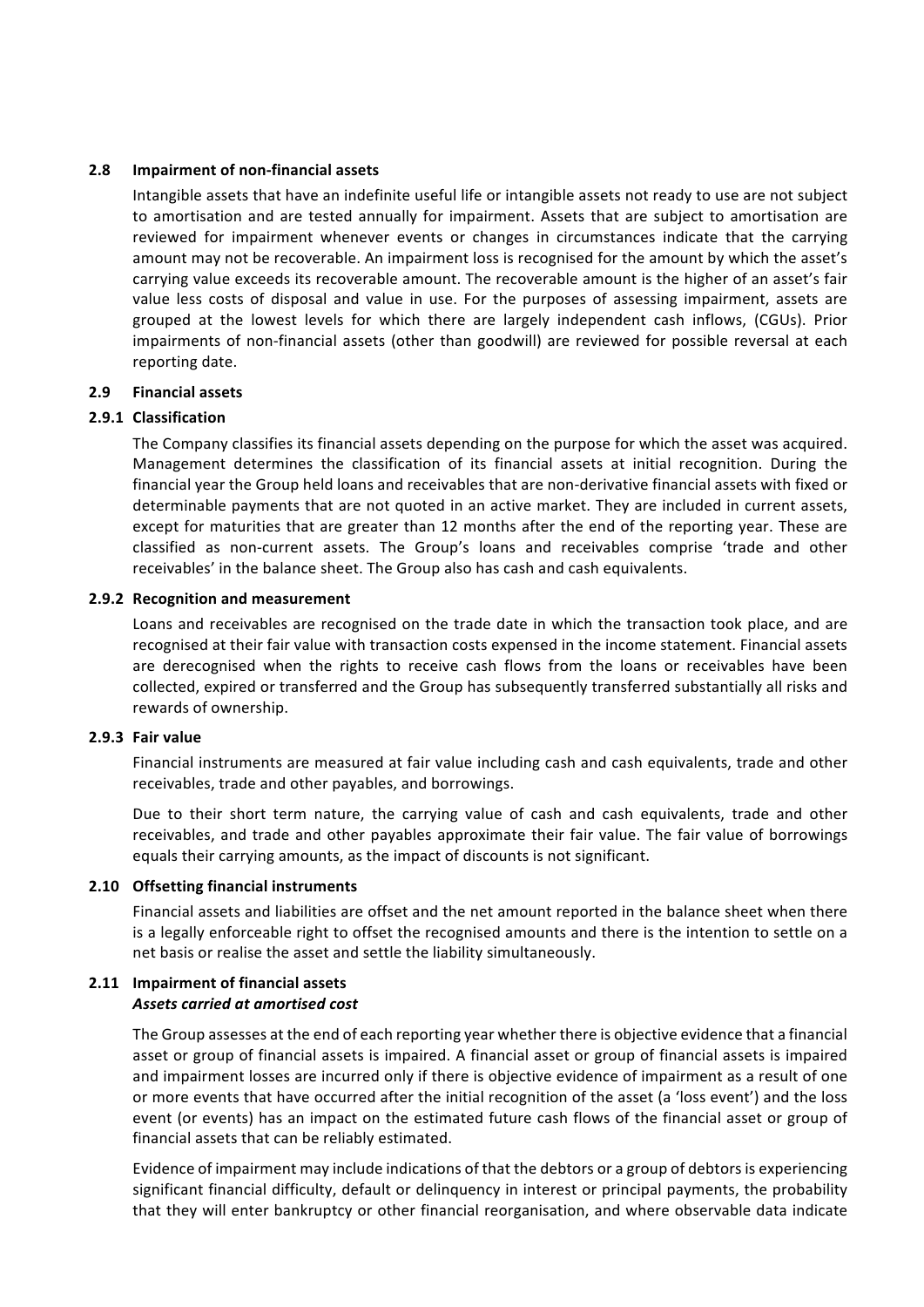that there is a measurable decrease in the estimated future cash flows, such as changes in arrears or economic conditions that correlate with defaults.

For the loans and receivables category, the amount of the loss is measured as the difference between the assets carrying amount and the present value of estimated future cash flows (excluding future credit losses that have not been incurred) discounted at the financial asset's original effective interest rate. The carrying amount of the asset is reduced and the amount of the loss is recognised in the consolidated income statement. If a loan or held-to maturity investment has a variable interest rate, the discount rate for measuring any impairment loss is the current effective interest rate determined under the contract. As a practical expedient, the Group may measure impairment on the basis of an instrument's fair value using an observable market price.

If, in a subsequent year, the amount of the impairment loss decreases and the decrease can be related objectively to an event occurring after the impairment was recognised (such as the improvement in the debtor's credit rating), the reversal of the previously recognised impairment loss is recognised in the consolidated income statement.

#### **2.12 Inventories**

Inventories comprise goods held for resale and are stated at the lower of cost or net realisable value. Cost includes all direct expenditure and other appropriate attributable costs incurred in bringing the inventory to its present location and condition.

#### **2.13** Trade receivables

Trade receivables are amounts due from customers for the provision of services performed in the ordinary course of business. Collection is normally expected within three months or less (in the normal operating cycle of the business) and is classified as current assets. In the rare circumstances that they exceed a period of greater than one year they are presented as non-current assets.

In some instances, the Group accepts convertible loan notes for trade debts these are held separately on the statement of financial affairs until maturity or disposal on the open market. Any value received which is greater or less than the value of the original debt is taken to the consolidated statement of comprehensive income.

Trade receivables are recognised initially at fair value and subsequently measured at amortised cost using the effective interest method, less any provision for impairment.

## **2.14 Cash and cash equivalents**

In the consolidated statement of cash flows, cash and cash equivalents includes cash in hand, deposits held at call with other banks, other short term highly liquid investments with maturities of three months or less and bank overdrafts. In the consolidated statement of financial position, bank overdrafts are shown within borrowings in current liabilities.

## **2.15** Share capital

## *Ordinary Shares*

Ordinary shares are classified as equity. Incremental costs directly attributable to the issue of new ordinary shares and new shares options are shown in equity as a deduction, net of tax, from the proceeds.

#### *Share premium*

The share premium account has been established to represent the excess of proceeds over the nominal value for all share issues, including the excess of the exercise share price over the nominal value of the shares on the exercise of share options as and when they occur.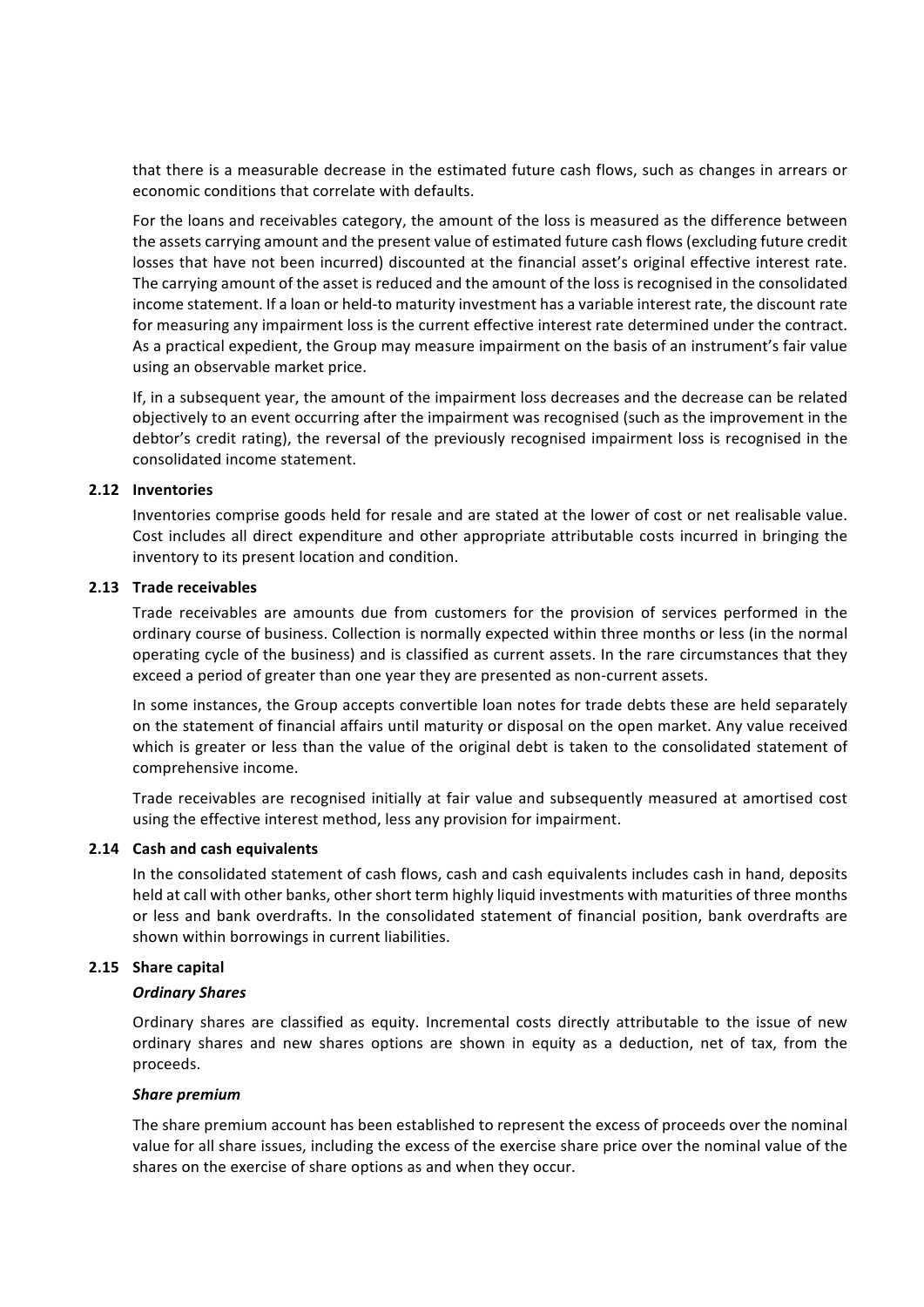#### *Merger Reserve*

The consolidated financial statements are accounted for using the 'pooling of interests' method', which treats the Group as if it had been combined throughout the current and comparative accounting periods. Pooling of interests principles for this combination gave rise to a merger reserve in the consolidated statement of financial position, being the difference between the nominal value of new shares issued by the Company for the acquisition of the shares of the subsidiary and the subsidiary's own share capital.

#### *Non-controlling interest*

Non-controlling interest is the portion of equity ownership in a subsidiary not attributable to the parent company. 

#### **2.16 Trade payables**

Trade payables are obligations to pay for goods and services that have been acquired in the ordinary course of business from suppliers. Accounts payable are classified as current liabilities if payment is due within one year or less (or in the normal operating cycle of business if longer). If not, they are presented as non-current liabilities.

Trade payables are recognised initially at fair value and subsequently measured at amortised cost using the effective interest rate method.

#### **2.17Share based payments**

The Group operates a number of equity-settled, share-based compensation plans, under which the entity receives services from employees as consideration for equity instruments (options) of the Group. The fair value of the employee services received in exchange for the grant of options is recognised as an expense. The total amount to be expensed is determined by reference to the fair value of the options granted:

- including any market performance conditions;
- excluding the impact of any service and non-market performance vesting conditions (for example, profitability, sales growth targets and remaining an employee of the entity over a specified time period); and
- excluding the impact of any non-vesting conditions (for example the requirement of the employees to save).

Assumptions about the number of options that are expected to vest include consideration of non-market vesting conditions. The total expense is recognised over the vesting period, which is the period over which all of the specified vesting conditions are to be satisfied. At the end of each reporting period, the entity revises its estimates of the number of options that are expected to vest based on the non-market vesting conditions. It recognises the impact of the revision to the originally estimates, if any, in the income statement, with a corresponding adjustment to equity.

When the options are exercised, the Group issues new shares. The proceeds received net of any directly attributable transactions costs are credited to share capital (nominal value) and share premium when the options are exercised.

## **2.18 Share warrants**

The Group issued Warrants to the Company brokers during the initial public offering, which are not to be treated as share based payments.

## **2.19 Current and deferred tax**

The tax expense for the year comprises current and deferred tax. Tax is recognised in the consolidated income statement, except to the extent that it relates to items recognised in other comprehensive income or directly in equity. In this case, the tax is also recognised in other comprehensive income or directly in equity, respectively.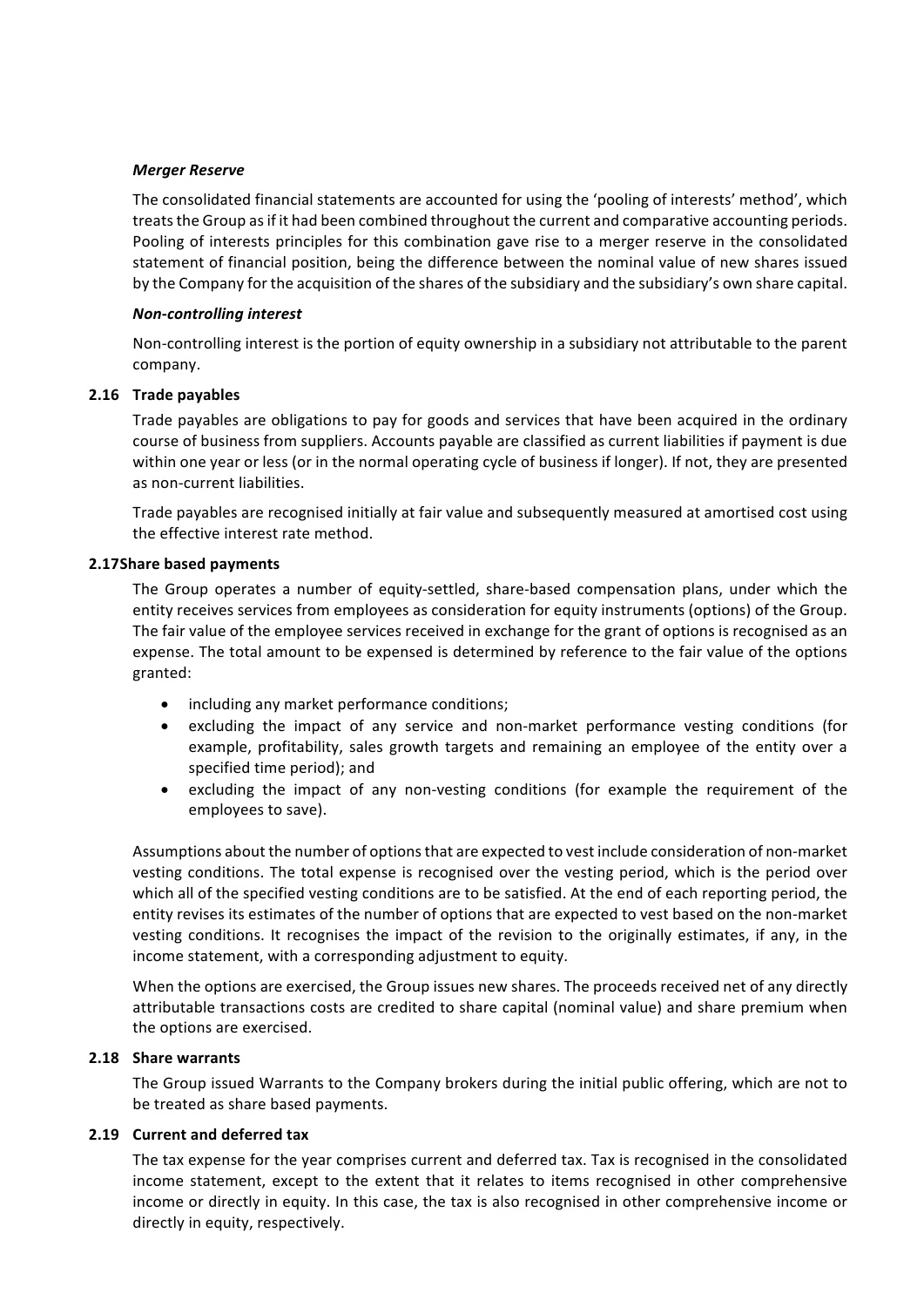The current income tax charge is calculated on the basis of tax laws enacted or substantively enacted at the balance sheet date in the countries where the Company and its subsidiaries operate and generate taxable income. Management periodically evaluates positions taken in tax returns with respect to situations in which applicable tax regulation is subject to interpretation. It establishes provisions where appropriate on the basis of amounts expected to be paid to the tax authorities.

Deferred income tax is recognised on temporary timing differences arising between the tax bases of assets and liabilities and their carrying amounts in the consolidated financial statements. However, deferred tax liabilities are not recognised if they arise from the initial recognition of goodwill; deferred income tax is not accounted for if it arises from initial recognition of an asset or liability in a transaction other than a business combination that at the time of the transaction affects neither accounting nor taxable profit or loss.

Deferred income tax is determined using tax rates (and laws) that have been enacted or substantively enacted by the balance sheet date and are expected to apply when the related deferred income tax asset is realised or the deferred income tax liability is settled.

Deferred income tax assets are recognised only to the extent that it is probable that future taxable profit will be available against which the temporary differences can be utilised.

Deferred income tax liabilities are provided on taxable temporary differences arising from investments in subsidiaries except for deferred income tax liability where the timing of the reversal of the temporary difference is controlled by the Group and it is probable that the temporary difference will not reverse in the foreseeable future.

Deferred income tax assets are recognised on deductible temporary differences arising from investments in subsidiaries only to the extent that it is probable the temporary difference will reverse in full in the future and there is sufficient taxable profit available against which the temporary difference can be utilised.

Deferred income tax assets and liabilities are offset when there is a legally enforceable right to offset current tax assets against current tax liabilities and when the deferred income tax assets and liabilities relate to income taxes levied by the same taxation authority on either the same taxable entity or different taxable entities where there is an intention to settle balances on a net basis.

## **2.20 Provisions**

Provisions and any other anticipated foreseen liabilities are recognised: when the Group has a present legal or constructive obligation as a result of past events; it is probable that an outflow of resources will be required to settle the obligation; and the amount has been reliably estimated. Restructuring provisions comprise lease termination penalties, and employee termination payments. Provisions are not recognised for future operating losses.

Where there are a number of similar obligations, the likelihood that an outflow will be required in settlement is determined by considering a class of obligations as a whole. A provision is recognised even if the likelihood of an outflow with respect to any one item included in the same class of obligations may be small.

Provisions are measured at the present value of the expenditures expected to be required to settle the obligation using a pre-tax rate that reflects current market assessments of the time value of money and the risks specific to the obligation. The increase in the provision due to the passage of time is recognised as an interest expense.

#### **2.21 Leases**

Leases are classified as finance leases whenever the terms of the lease transfer substantially all the risks and rewards of ownership to the lessee. All other leases are classified as operating leases.

Rentals payable under operating leases are charged to income on a straight-line basis over the term of the relevant lease.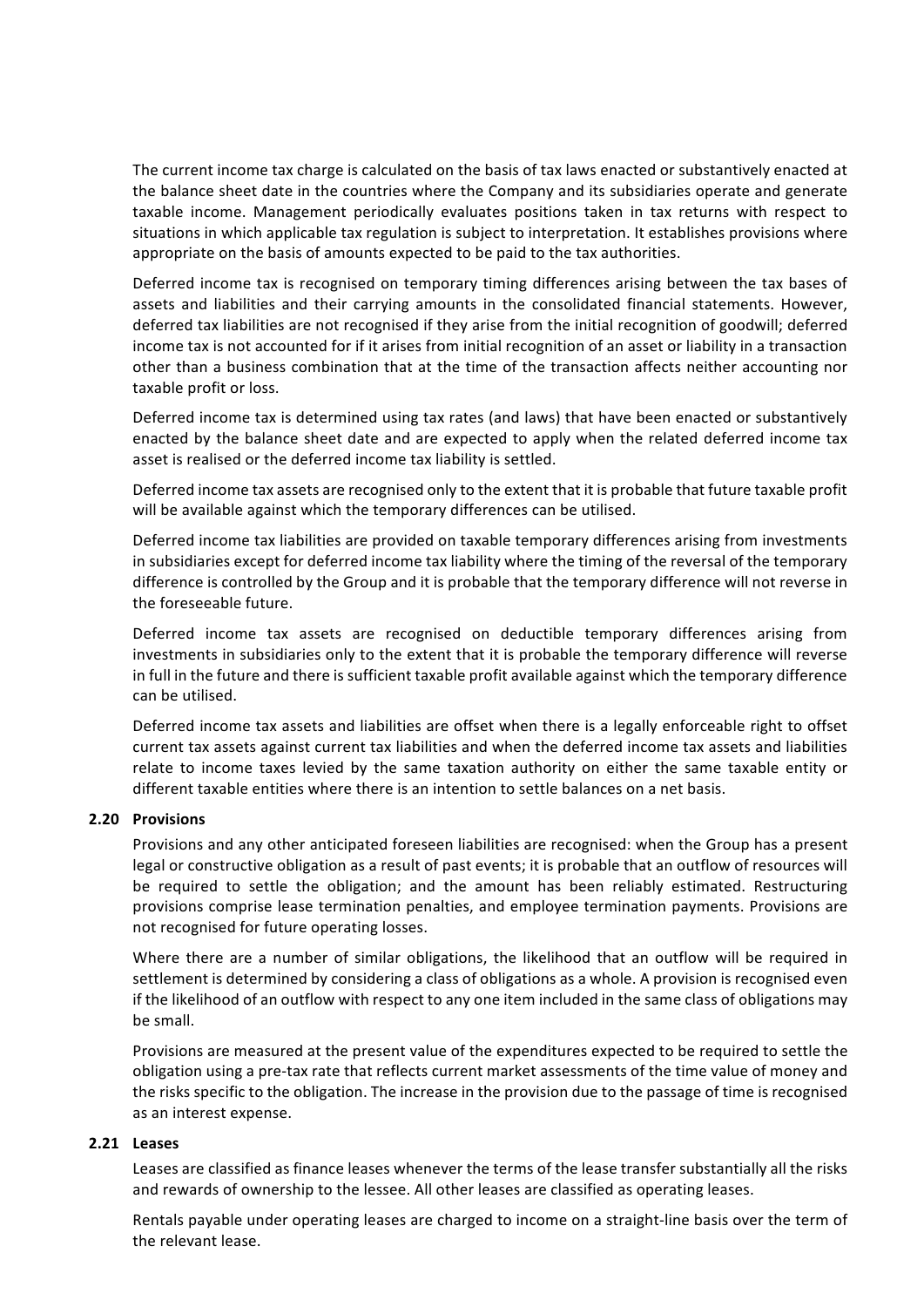## **2.22** Revenue recognition

Revenue is measured at the fair value of the consideration received or receivable, and represents amounts receivable for the services supplied, stated net of discounts, and value added taxes. The Group recognises revenue when the amount of revenue can reliably be measured; when it is probable that future economic benefits will flow to the Group; and when specific criteria have been met for each of the Group's activities, as described below. The Group bases its estimate of return on historical results taking into consideration the type of customer, the type of transaction and the specifics of each arrangement.

## *Provision of services*

Income is derived from the provision of services either when a report is issued to the client; or when a specialist fee is incurred for the transfer of rights to intellectual property where a client has acquired IP from a report. Revenue is recognised when a service has been provided.

## *Sales of goods*

Income is derived from the sale of goods when the goods have been shipped to the customer

## *Interest income*

Interest income is accrued on a time basis, by reference to the principal outstanding and at the effective interest rate applicable.

## **3. Financial Risk Management**

## **3.1 Financial risk factors**

## *(a) Credit Risk*

Credit risk is managed on a Group basis. In order to minimise this risk, the Group endeavours to only deal with companies that are demonstrable creditworthy, and the Directors continuously monitor the exposure. 

## *(b) Liquidity Risk*

Cash flow forecasting is performed on a Group basis. The Directors monitor rolling forecasts of the Group's liquidity requirements to ensure it has sufficient cash to meet operational needs.

At the reporting date the Group held bank balances of US \$1,839,603.

## *(c) Financial risk management*

The Company's Directors review the financial risk of the Group. Due to the early stage of its operations the Group has not entered into any form of financial instruments to assist in the management of risk during the period under review.

## *(d) Market risk*

Due to low value and number of financial transactions that involve foreign currency and the fact that the Group has no borrowings to manage, the Directors have not entered into any arrangements, adopted or approved the use of derivative financial instruments to assist in the management of the exposure of these risks. It is their view that any exchange risks on such transactions are negligible.

## *(e) Foreign exchange risk*

Foreign exchange risk arises when individual Group entities enter into transactions denominated in a currency other than their functional currency. The Group's policy is, where possible, to allow Group entities to settle liabilities denominated in their functional currency, with the cash generated from their own operations in that currency. Where Group entities have liabilities denominated in a currency other than their functional currency (and have insufficient reserves of that currency to settle them), cash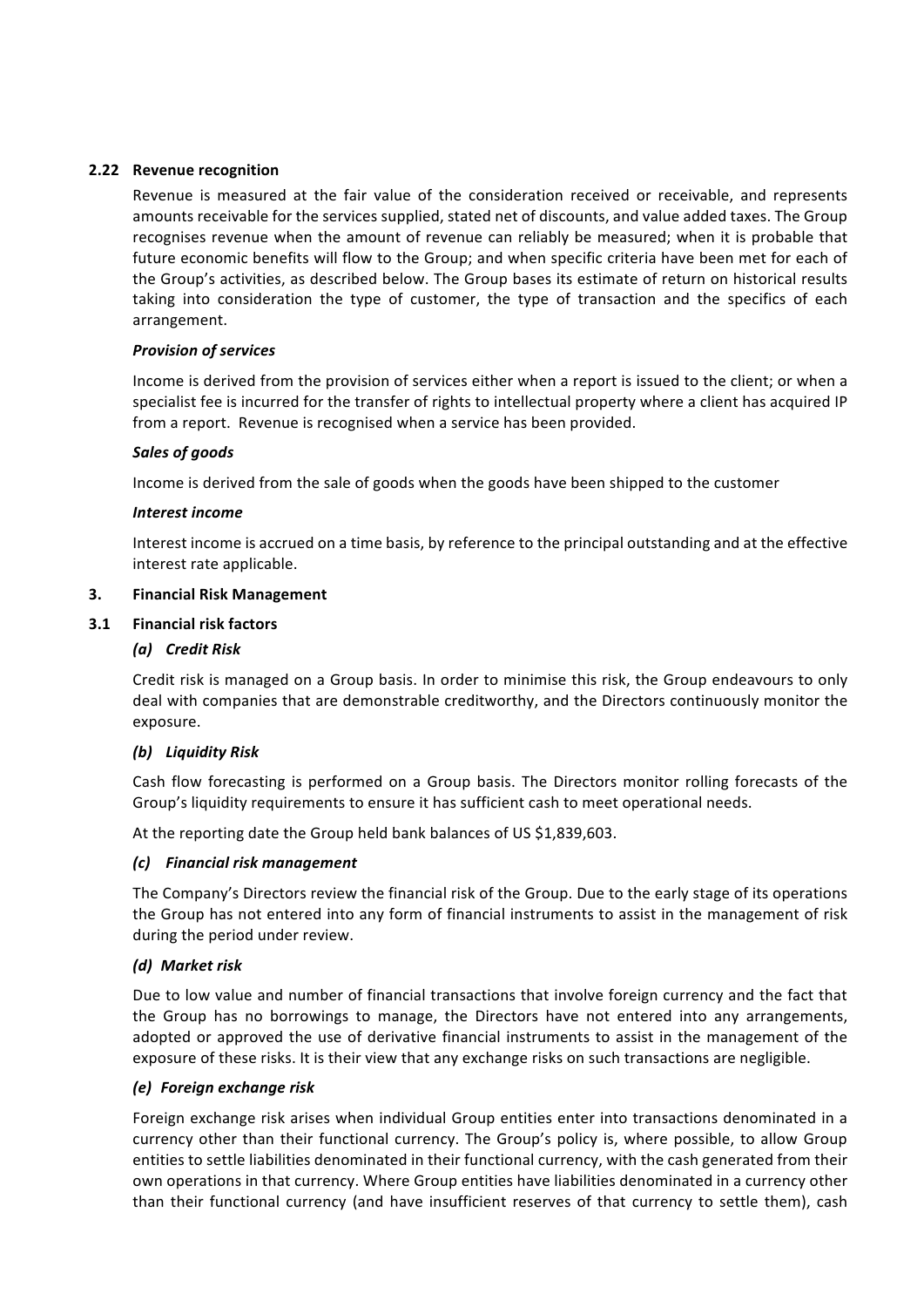already denominated in that currency will, where possible, be transferred from elsewhere within the Group. 

A sensitivity analysis has been performed to assess the exposure of the Group to foreign exchange movements. If the exchange rate weakened by 10 percent then the effect on the loss before tax would increase by \$45,635 and equity would decrease by \$165,540.

#### **3.2 Capital management**

The Group's objectives when managing capital are to safeguard the Group's ability to continue as a going concern in order to provide returns for shareholders, benefits for other stakeholders and to maintain an optimal capital structure to reduce the cost of capital.

In order to adjust or maintain the capital structure, the Group may adjust the level of dividends paid to its shareholders, return capital to shareholders, issue new shares or sell assets to reduce borrowings. The Group has no external borrowings. This policy is periodically reviewed by the Directors, and the Group's strategy remains unchanged for the foreseeable future.

The capital structure of the Group consists of cash and bank balances and equity consisting of issued share capital, reserves and retained losses of the Group. The Directors regularly review the capital structure of the Company and consider the cost of capital and the associated risks with each class of capital. The Company has no external borrowings and this has no impact on the gearing levels of the Group as at 30 November 2016.

## **4.** Critical accounting estimates and judgements

Estimates and judgements are continually evaluated and are based on historical experience and other factors, including expectations of future events that are believed to be reasonable under the circumstances.

The Directors make estimates and assumptions concerning the future. The resulting accounting estimates will by definition, seldom equal the related actual results. The estimates and assumptions that have a significant risk of causing a material adjustment to the carrying value of the assets and liabilities within the next financial year are detailed below.

## *(a) Deferred taxes*

Deferred tax is the tax expected to be payable or recoverable on differences between the carrying amounts of assets and liabilities in the financial statements and the corresponding tax bases used in the computation of taxable profit, and is accounted for using the balance sheet liability method. Deferred tax assets are recognised to the extent that it is probable that taxable profits will be available against which deductible temporary differences can be utilised.

The carrying amount of deferred tax assets is reviewed at each balance sheet date and reduced to the extent that it is no longer probable that sufficient taxable profits will be available to allow all or part of the asset to be recovered.

Deferred tax is calculated at the tax rates that are expected to apply in the period when the liability is settled or the asset is realised based on tax laws and rates that have been enacted or substantively enacted at the balance sheet date.

Deferred tax is charged or credited in the income statement, except when it relates to items charged or credited in other comprehensive income, in which case the deferred tax is also dealt with in other comprehensive income.

## *(b)* Useful life of Invention Evaluator website

The Directors have considered the useful life of the Invention Evaluator website to be indefinite because of the uniqueness of the service it provides and that there is no competitor in the market in which the Group operates who is able to provide a similar service. The Directors will undertake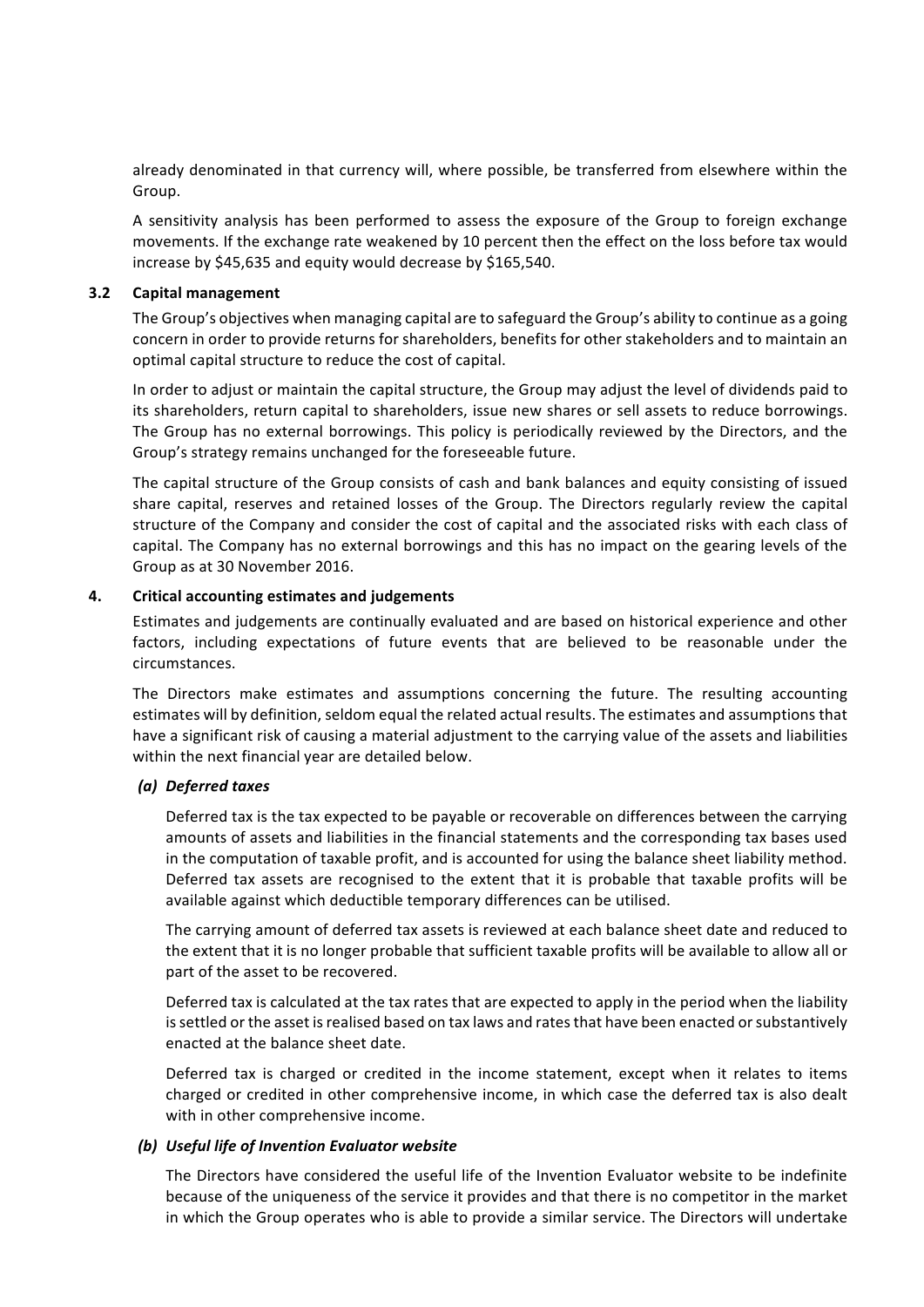an annual review that considers any impairment and if required make a provision in the financial statements.

#### *(c) Useful life of Vortechs Group*

The Directors have considered the useful life of Vortechs Group to be indefinite because of the ongoing service revenue that is being generated. The business operates in a specialised market, with few competitors. The Directors will undertake an annual review that considers any impairment and if required make a provision in the financial statements.

#### *(d) Share based payment*

The estimate of share based payments costs requires the Directors to select an appropriate valuation model and make decisions about various inputs into the model including the volatility of its own share price, the probable life of the options and the risk free interest rate.

#### **5.** Segmental reporting

The Directors consider the business to have three segments for reporting purposes under IFRS 8 which are:

- professional services, including the provision of recruitment services via Vortechs Group, provision of reports and services provided to locate and transfer technologies to customers
- licensing activities, including acquiring licenses for technologies and their subsequent out licensing
- product sales

#### **Segmental revenues and results**

| 2016                                 | Professional    | Licensing         | <b>Product</b> |             |              |
|--------------------------------------|-----------------|-------------------|----------------|-------------|--------------|
| <b>Consolidated income statement</b> | <b>Services</b> | <b>Activities</b> | <b>Sales</b>   | Other       | <b>Total</b> |
|                                      | US\$            | US \$             | US\$           | US\$        | US\$         |
| Revenue                              | 721,756         |                   | 43,021         |             | 764,777      |
| Cost of sales                        | (423,191)       |                   | (33, 291)      |             | (456, 482)   |
| Administrative expenses              | (157,087)       | (74, 549)         | (972, 508)     | (1,602,159) | (2,806,303)  |
| Depreciation and amortisation        |                 | (32, 741)         | (14, 025)      | (13, 738)   | (60, 504)    |
|                                      |                 |                   |                |             |              |
| Group operating income/(loss)        | 141,478         | (107, 290)        | (976,803)      | (1,615,897) | (2,558,512)  |
| Finance income                       |                 |                   |                | 313         | 314          |
|                                      |                 |                   |                |             |              |
| Income/(Loss) on ordinary            |                 |                   |                |             |              |
| activities before income tax         | 141,478         | (107, 290)        | (976, 802)     | (1,615,584) | (2,558,198)  |
| Income tax expense                   |                 |                   |                | (766)       | (766)        |
| Income/(Loss) after tax              | 141,478         | (107, 290)        | (976, 802)     | (1,616,350) | (2,558,964)  |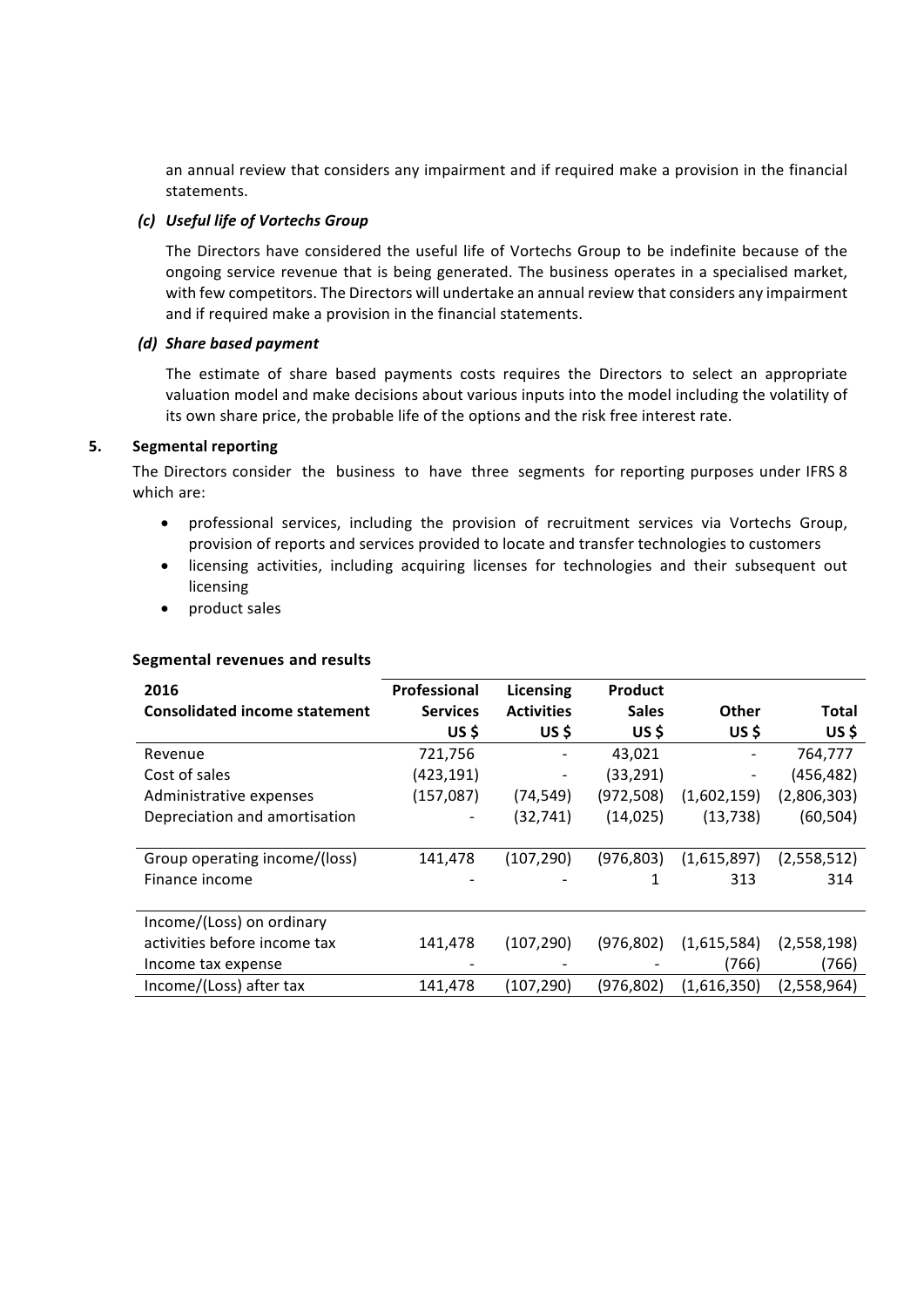| 2015                                 | Professional    | Licensing         |             |             |
|--------------------------------------|-----------------|-------------------|-------------|-------------|
| <b>Consolidated income statement</b> | <b>Services</b> | <b>Activities</b> | Other       | Total       |
|                                      | US \$           | US \$             | US \$       | US\$        |
| Revenue                              | 407,420         |                   |             | 407,420     |
| Cost of sales                        | (128, 778)      |                   |             | (128, 778)  |
| Administrative expenses              | (200, 084)      | (35,000)          | (1,478,118) | (1,713,202) |
| Depreciation and amortisation        |                 | (12, 467)         | (13, 677)   | (26, 144)   |
|                                      |                 |                   |             |             |
| Group operating income/(loss)        | 78,558          | (47,467)          | (1,491,795) | (1,460,704) |
| Finance income                       |                 |                   | 709         | 709         |
|                                      |                 |                   |             |             |
| Income/(Loss) on ordinary activities |                 |                   |             |             |
| before income tax                    | 78,558          | (47, 467)         | (1,491,086) | (1,459,995) |
| Income tax expense                   |                 |                   | (820)       | (820)       |
| Income/(Loss) after tax              | 78,558          | (47,467)          | (1,491,906) | (1,460,815) |

# **Segment assets and liabilities**

| 2016<br><b>Consolidated statement of</b><br>financial position | Professional<br><b>Services</b><br>US \$ | Licensing<br><b>Activities</b><br>US S | <b>Product</b><br><b>Sales</b><br>US \$ | Other<br>US \$ | Total<br>US\$ |
|----------------------------------------------------------------|------------------------------------------|----------------------------------------|-----------------------------------------|----------------|---------------|
| Assets                                                         | 839.668                                  | 391.043                                | 1,612,906                               | 778.282        | 3.621.899     |
| Liabilities                                                    | (87,600)                                 | $\overline{\phantom{a}}$               | (232, 541)                              | (164, 684)     | (484, 825)    |
| Net assets                                                     | 752,068                                  | 391.043                                | 1,380,365                               | 613,598        | 3,137,074     |

| 2015<br><b>Consolidated statement of financial</b><br>position | Professional<br><b>Services</b><br>US \$ | Licensing<br><b>Activities</b><br>US \$ | Other<br>US \$          | Total<br>US\$           |
|----------------------------------------------------------------|------------------------------------------|-----------------------------------------|-------------------------|-------------------------|
| Assets<br>Liabilities                                          | 378.917<br>$\overline{\phantom{a}}$      | 365.761<br>$\overline{\phantom{a}}$     | 3,217,020<br>(242, 481) | 3,961,698<br>(242, 481) |
| Net assets                                                     | 378,917                                  | 365,761                                 | 2,974,539               | 3,719,217               |

# **Geographical information**

Disclosure of Group revenues by geographic location.

|                | 2016    | 2015    |
|----------------|---------|---------|
|                | US \$   | US\$    |
| United Kingdom | 27,875  | 4,598   |
| United States  | 736,902 | 402,822 |
| Total revenue  | 764,777 | 407,420 |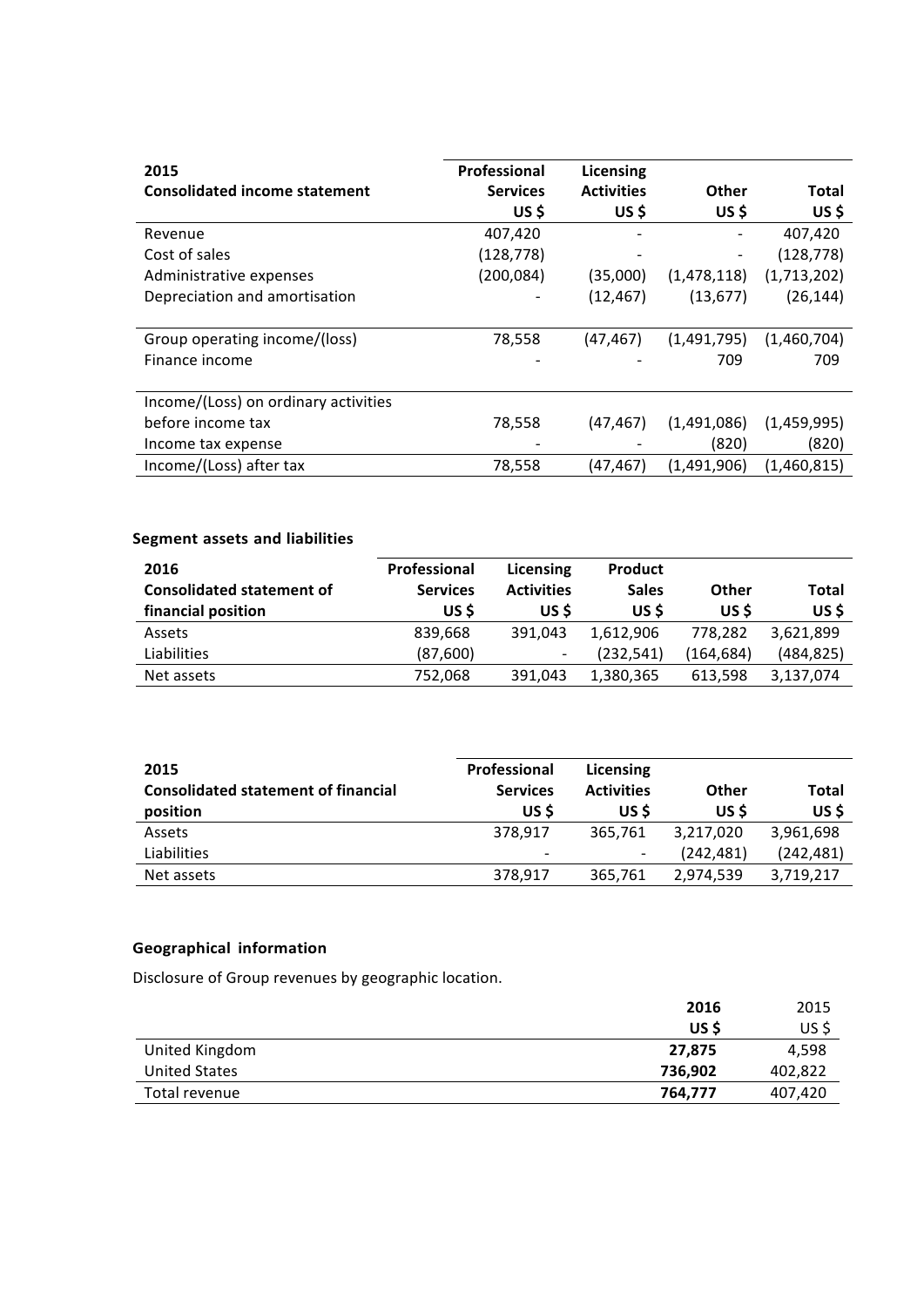#### **6. Expenses**

## **6.1 Expenses by nature**

| Group                                   | 2016      | 2015      |
|-----------------------------------------|-----------|-----------|
|                                         | US \$     | US\$      |
| Depreciation of property plant and      | 11.130    | 3,057     |
| equipment                               |           |           |
| Amortisation of other intangible assets | 49.375    | 23,087    |
| Other administration expenses           | 2,846,496 | 1,713,202 |
| Foreign exchange movements              | (40, 194) |           |
| <b>Total expenses</b>                   | 2,866,807 | 1,739,346 |

#### **6.2 Auditor remuneration**

During the year, the Group (including its subsidiaries) obtained the following services provided by the auditor and its associates:

| Group                                             | 2016   | 2015    |
|---------------------------------------------------|--------|---------|
|                                                   | US\$   | $US$ \$ |
| Fees payable to the Group's auditor and its       |        |         |
| associated for the audit of the Group and Company |        |         |
| financial statements                              | 38,905 | 37,546  |
| Fees payable to the Company's auditor and its     |        |         |
| associates for other services                     |        |         |
| Tax advisory services                             | 10,580 | 11,157  |
| Audit of subsidiaries                             | 24,913 |         |
| Audit related assurance services                  |        | 38,313  |
| Other non audit services                          | 6,826  | 1,916   |
|                                                   | 81.224 | 88,932  |

# **7. Employees**

#### **7.1 Directors' emoluments**

| Group                | 2016<br>US \$ | 2015<br>US\$ |
|----------------------|---------------|--------------|
| Directors emoluments | 310,637       | 289,935      |
| <b>Total</b>         | 310,637       | 289,935      |

The highest paid Director received a salary of \$204,714 (2015: \$178,815) and benefits of \$17,499 (2015: \$15,461). 

The highest paid Director did not exercise any share options or receive any shares from the Company during the current year.

# **7.2 Employee benefit expense**

| Group                                                | 2016<br>US \$ | 2015<br>US\$ |
|------------------------------------------------------|---------------|--------------|
| Wages and salaries including restructuring costs and |               |              |
| other termination benefits                           | 1,007,276     | 579.402      |
| Social security costs                                | 81,135        | 57,799       |
| Share options granted to directors and employees     | 84,618        | 38,493       |
| <b>Total</b>                                         | 1,173,029     | 675,694      |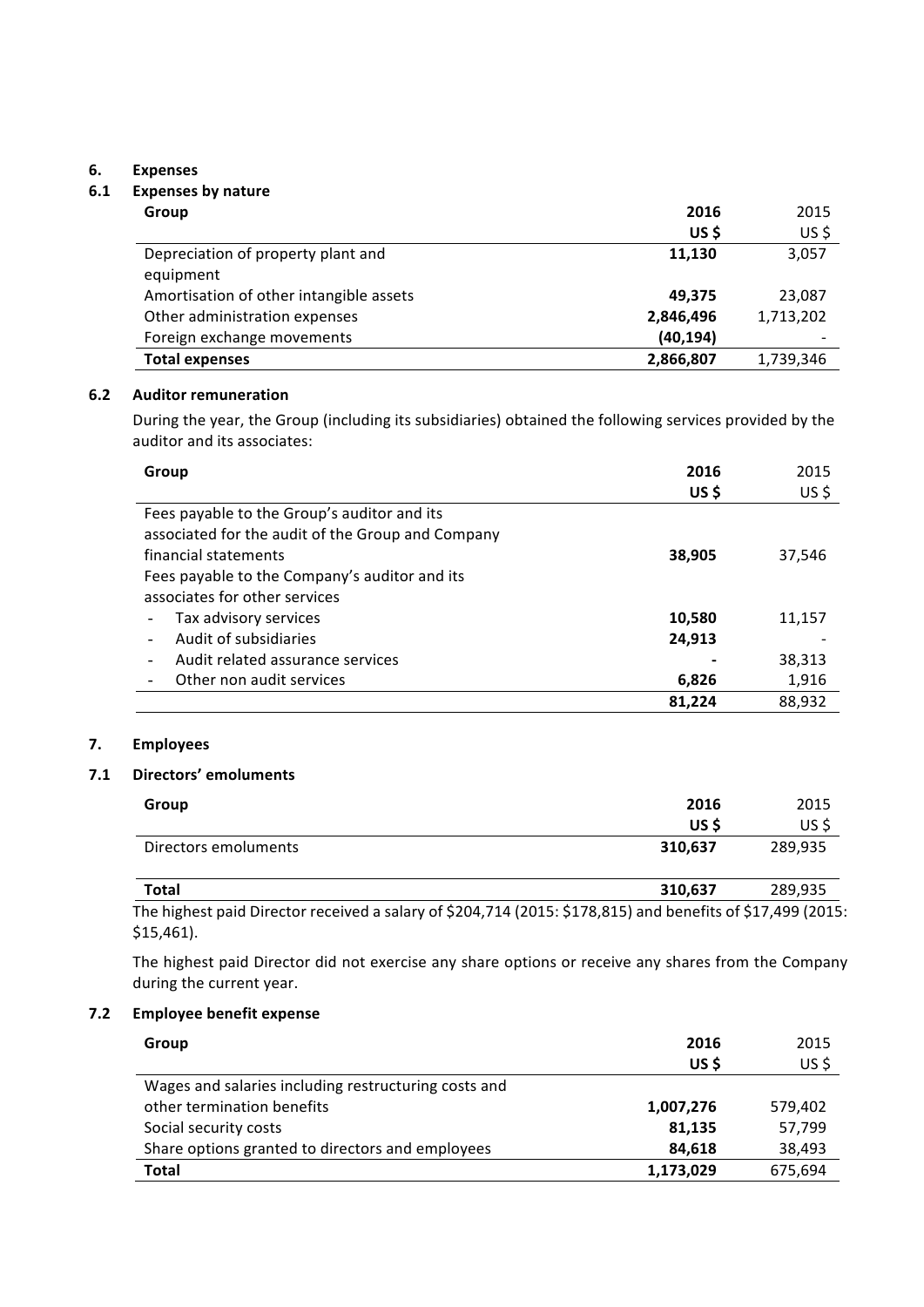#### **7.3** Average number of people employed

| Group                                                         | 2016        | 2015        |
|---------------------------------------------------------------|-------------|-------------|
| Average number of people (including executive                 |             |             |
| directors) employed                                           |             |             |
| Operations                                                    | 5           | 1           |
| Management                                                    | 4           | 3           |
| Administration                                                | 2           | 1           |
| <b>Total average headcount</b>                                | 11          | 5           |
| <b>Finance income and costs</b>                               |             |             |
| Group                                                         | 2016        | 2015        |
|                                                               | US\$        | $US$ \$     |
| Finance Income:                                               |             |             |
| Interest income on short term bank deposits<br>$\blacksquare$ | 314         | 709         |
| <b>Finance income</b>                                         | 314         | 709         |
| Income tax expense                                            |             |             |
| Group                                                         | 2016        | 2015        |
|                                                               | US\$        | $US$ \$     |
| Current tax                                                   |             |             |
| Current tax on profits for the year                           | 766         | 820         |
| Adjustments in respect of prior year                          |             |             |
| <b>Total current tax</b>                                      | 766         | 820         |
|                                                               |             |             |
| Income tax expense                                            | 766         | 820         |
|                                                               |             |             |
| Group                                                         | 2016        | 2015        |
|                                                               | <b>US\$</b> | $US$ \$     |
| (Loss) before tax                                             | (2,558,198) | (1,459,995) |
| Tax calculated at domestic tax rates applicable to            |             |             |
| profits in the respective countries                           | (511, 640)  | (291, 999)  |
| Tax effects of:                                               |             |             |
| Expenses not deductible for tax purposes                      | 18,329      | 9,118       |
| Capital allowances in excess of depreciation                  | (6, 954)    | 1,865       |
| Unrelieved tax losses and other deductions                    | 501,031     | 281,836     |
| <b>Total income tax charge</b>                                | 766         | 820         |

The tax on the Group's loss before tax differs from the theoretical amount that would arise using the weighted average tax rate applicable to losses.

The weighted average applicable tax rate was 20%. The increase is caused by a standard amount of tax payable in those States in the USA which a subsidiary company operates from and is not attributable to the level of profits or losses incurred.

Unused tax losses for which no deferred tax assets have been recognised is attributable to the uncertainty over the recoverability of those losses through future profits.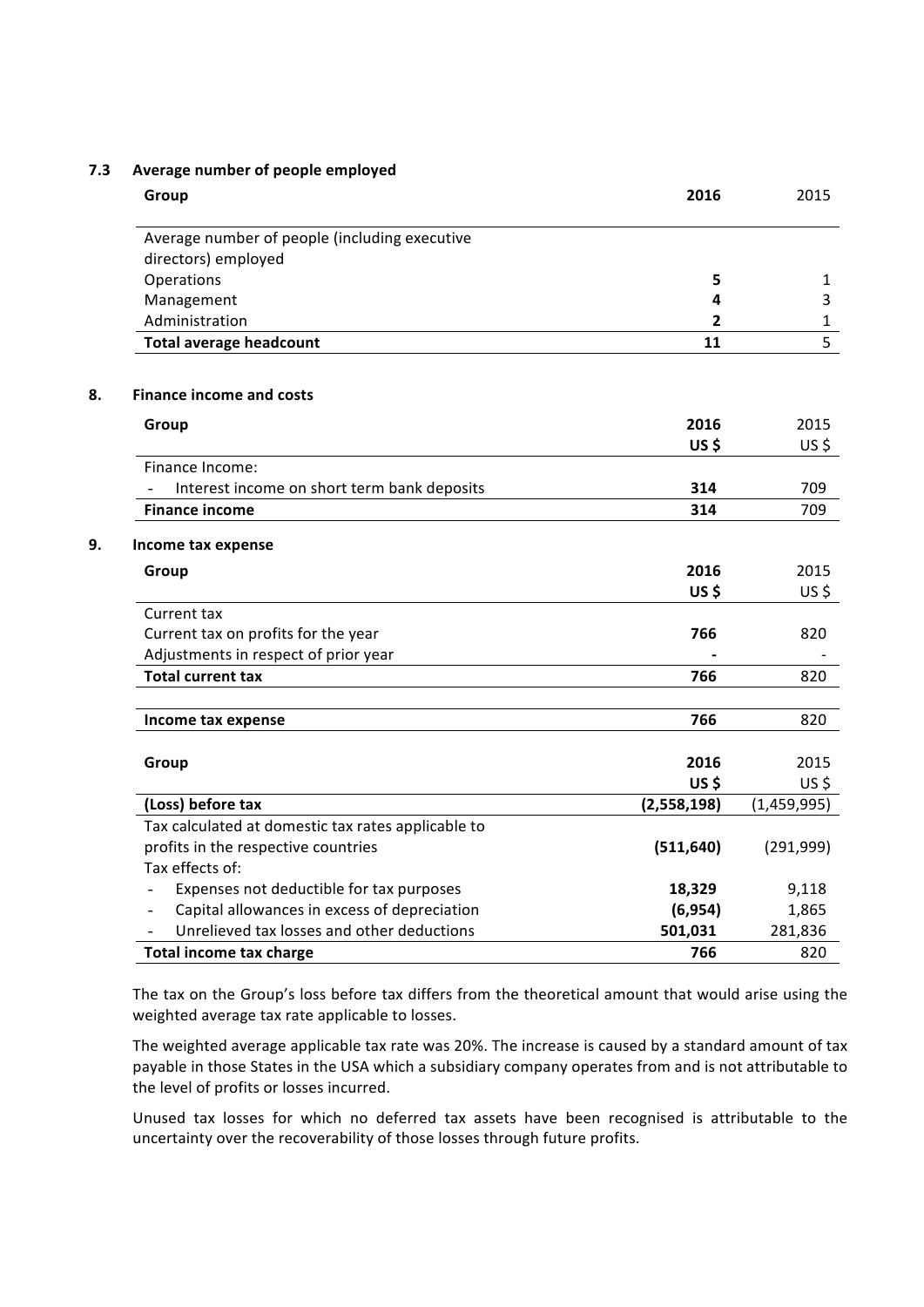# 10. Loss per share

|                                                     | 2016          | 2015        |
|-----------------------------------------------------|---------------|-------------|
|                                                     | US\$          | $US$ \$     |
| Loss from continuing operations attributable to     |               |             |
| owners of the parent                                | (2,215,032)   | (1,460,815) |
| <b>Total</b>                                        | (2, 215, 032) | (1,460,815) |
|                                                     |               |             |
| Basic and diluted earnings per share                |               |             |
| Weighted average number of ordinary shares in issue |               |             |
| (000's)                                             | 35,185        | 29,902      |
| Loss per share                                      | (0.063)       | (0.049)     |

Any options and warrants do not have a dilutive effect on the EPS as the Group is loss-making.

# **11. Investments in subsidiaries**

| Company                                  | <b>Shares in</b><br>subsidiaries | Loans to<br>subsidiaries | Total<br>US\$ |
|------------------------------------------|----------------------------------|--------------------------|---------------|
| Cost and net book value                  |                                  |                          |               |
| At 1 December 2014                       | 94.954                           | 2,276,866                | 2,371,820     |
| Additions during the year                |                                  |                          |               |
| Balance at 30 November 2015              | 94,954                           | 2,276,866                | 2,371,820     |
| Additions during the year                | 566,938                          | 165,000                  | 731,938       |
| Foreign currency translation differences | (54, 211)                        | (480,127)                | (534, 338)    |
| <b>Balance at 30 November 2016</b>       | 607,681                          | 1,961,739                | 2,569,420     |

| <b>Principal subsidiaries name</b>   | <b>Country of</b><br>Incorporation<br>and place of<br>business | <b>Proportion of</b><br>ordinary shares<br>directly held | <b>Nature of</b><br>business                                  |
|--------------------------------------|----------------------------------------------------------------|----------------------------------------------------------|---------------------------------------------------------------|
| <b>Tekcapital Europe Limited</b>     | England and<br>Wales                                           | 100%                                                     | Provision of<br>Intellectual<br>property research<br>services |
| <b>Tekcapital LLC</b>                | <b>USA</b>                                                     | 100%                                                     | Provision of<br>Intellectual<br>property research<br>services |
| Non Invasive Glucose Tek Limited (*) | England and<br>Wales                                           | 100%                                                     | Commercialising<br>Intellectual<br>property                   |
| Ocutek Limited (*)                   | England and<br>Wales                                           | 100%                                                     | Commercialising<br>Intellectual<br>property                   |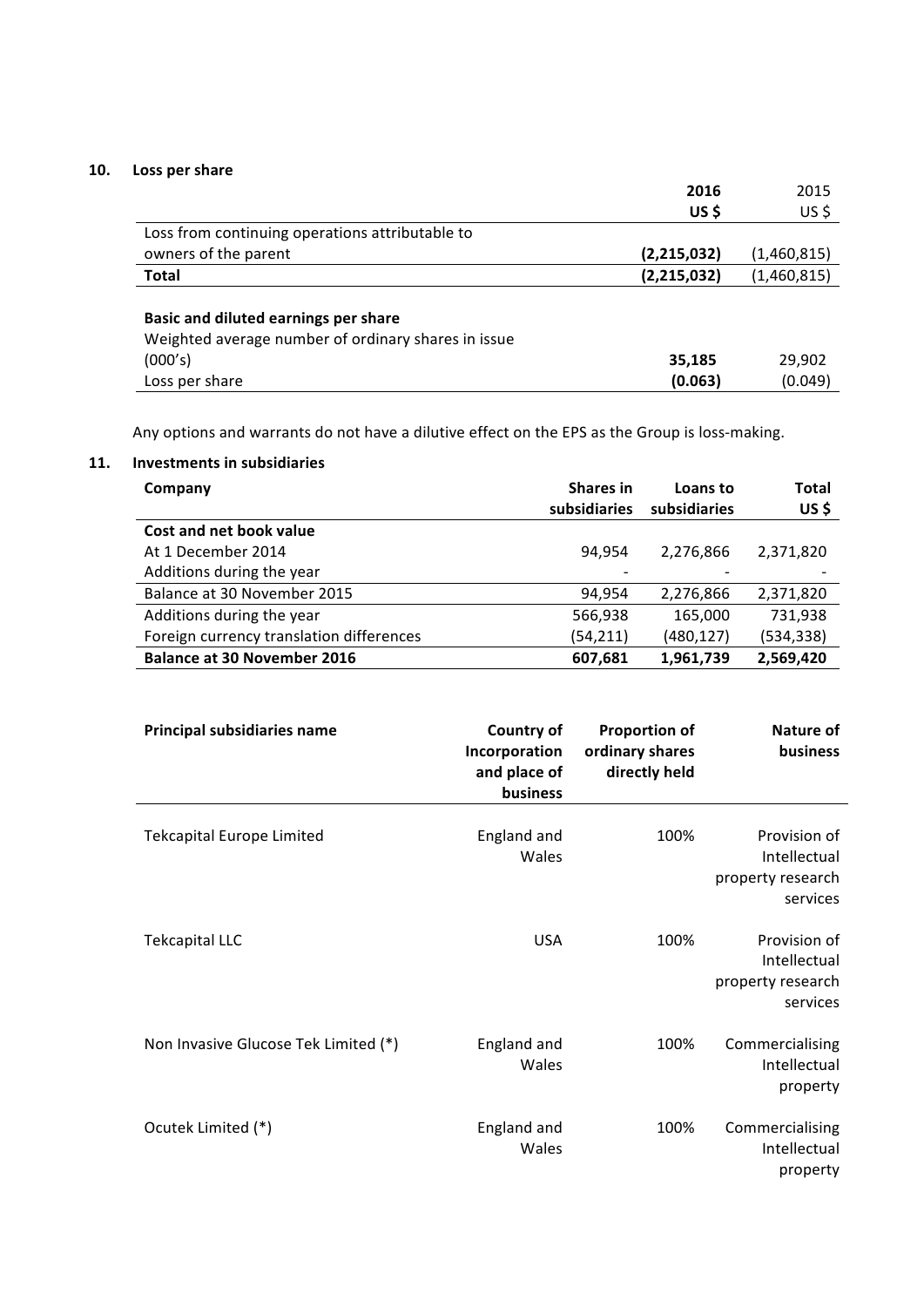| Smart Food Tek Limited (*) | England and<br>Wales | 100%   | Commercialising<br>Intellectual<br>property |
|----------------------------|----------------------|--------|---------------------------------------------|
| eGravitas Limited (*)      | England and<br>Wales | 100%   | Commercialising<br>Intellectual<br>property |
| Frigidus Limited (*)       | England and<br>Wales | 100%   | Commercialising<br>Intellectual<br>property |
| eSoma Limited (*)          | England and<br>Wales | 100%   | Commercialising<br>Intellectual<br>property |
| Salarius Limited (*)       | England and<br>Wales | 100%   | Commercialising<br>Intellectual<br>property |
| <b>Belluscura Limited</b>  | England and<br>Wales | 64.79% | Sale of medical<br>devices                  |
| Belluscura LLC (**)        | <b>USA</b>           | 64.79% | Sale of medical<br>devices                  |

\* 100% subsidiary of Tekcapital Europe Limited

\*\* 100% subsidiary of Belluscura Ltd

As at the year end, the Group has no interest in the ownership of any other entities, or exerts any significant influence over or provides funding which constitutes an "unconsolidated structured entity".

All UK subsidiaries are exempt from the requirement to file audited accounts by virtue of section 479A of the Companies Act 2006. As part of this process, the Company has provided statutory guarantees to these subsidiaries.

The Company's loss before tax for the year ended 30 November 2016 was \$2,941,098.

## **12. Intangible assets**

|                              | <b>Purchased intangible assets</b> |                 |             |                  |           |
|------------------------------|------------------------------------|-----------------|-------------|------------------|-----------|
| Group                        | <b>Vortechs</b>                    |                 | Website     | <b>Invention</b> |           |
|                              | Group                              | <b>Licenses</b> | development | <b>Evaluator</b> | Total     |
|                              | US\$                               | US\$            | US \$       | US \$            | US\$      |
| At 1 December 2014           |                                    |                 | 33,306      | 320,550          | 353,856   |
| Additions during the year    |                                    | 378,228         |             | 3,185            | 381,413   |
| At 30 November 2015          |                                    | 378,228         | 33,306      | 323,735          | 735,269   |
| Additions during the year    | 500,000                            | 270,858         |             | 10,080           | 780,938   |
| Foreign currency translation |                                    |                 |             |                  |           |
| differences                  |                                    | (27, 215)       | (7, 304)    |                  | (34,519)  |
| At 30 November 2016          | 500,000                            | 621,871         | 26,002      | 333,815          | 1,481,688 |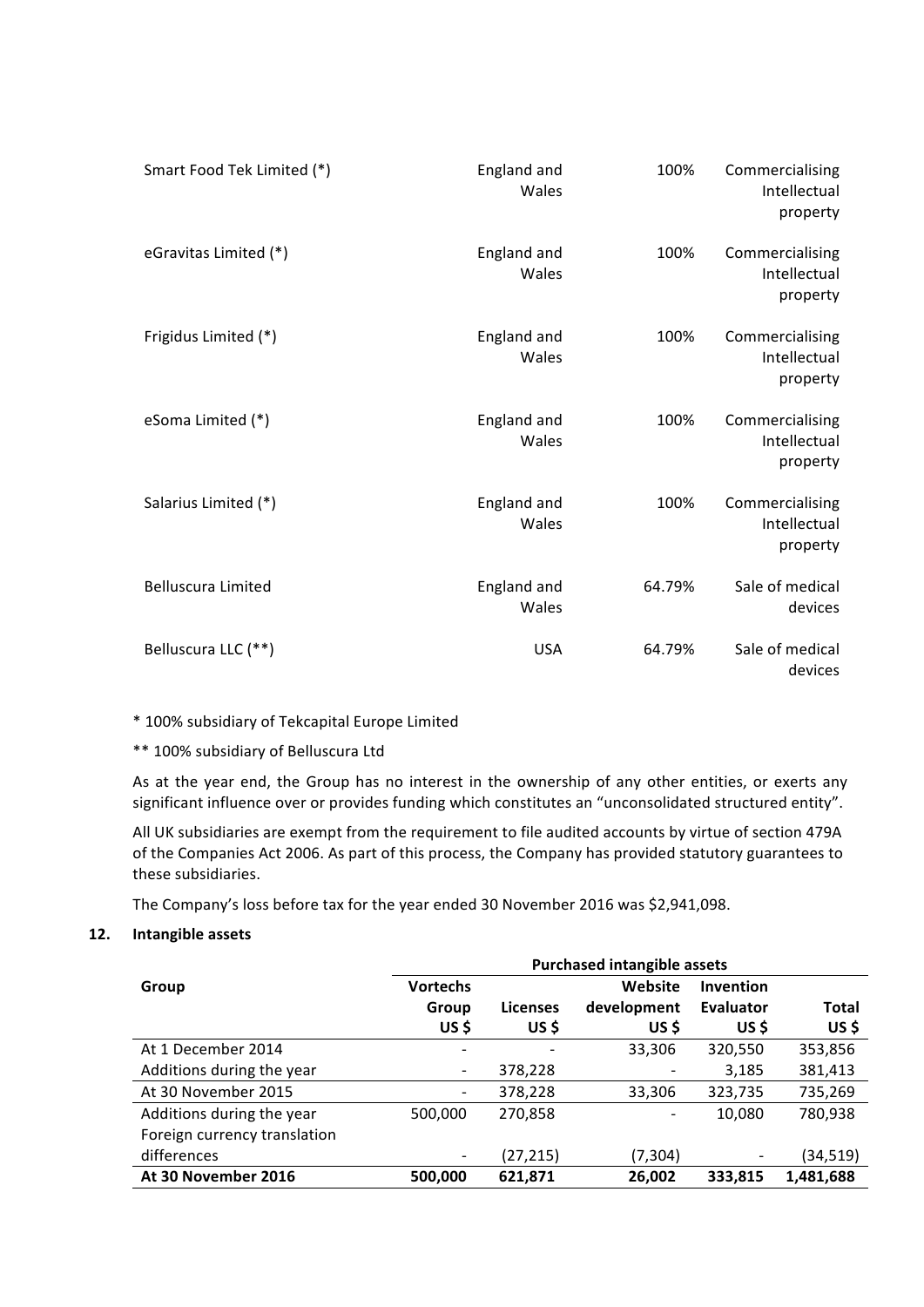| At 30 November 2016              | 500.000 | 570.090   | 5.853     | 333,815 | 1.409.758 |
|----------------------------------|---------|-----------|-----------|---------|-----------|
|                                  |         |           |           |         |           |
| At 30 November 2015              |         | 365,761   | 19,081    | 323,735 | 708,577   |
| Net book value                   |         |           |           |         |           |
|                                  |         |           |           |         |           |
| At 30 November 2016              |         | (51, 781) | (20,149)  |         | (71, 930) |
| differences                      |         | 601       |           |         |           |
| Foreign currency translation     |         |           | 3,536     |         | 4,137     |
| Amortisation charge for the year |         | (39, 915) | (9,460)   |         | (49, 375) |
| At 30 November 2015              |         | (12,467)  | (14, 225) |         | (26, 692) |
| Amortisation charge for the year |         | (12, 467) | (10,620)  |         | (23,087)  |
| At 1 December 2014               |         |           | (3,605)   |         | (3,605)   |
| impairment                       |         |           |           |         |           |
| Ассантансса антогазастон ана     |         |           |           |         |           |

Under IAS38, the Group's Invention Evaluator is regarded by the Directors as being an intangible asset with an indefinite useful life. The Directors believe that the asset is unique in that no competitor offering currently exists, the service is already proven to have appealed globally to many types of clients including Fortune 100 companies, there is no expectation of obsolescence in the foreseeable future, and the service from the use of the asset generates sufficient ongoing revenue streams. The Directors have carried out an impairment review and believe that the value in use is significantly greater than book value.

Under IAS38, the Group's Vortechs Group asset is regarded by the Directors as being an intangible asset with an indefinite useful life. The Directors believe that this asset is unique as it operates in a niche market, it generates an ongoing revenue stream, and there is no expectation of obsolescence. This asset meets the requirements of IAS38 as it is:

Separately identifiable

**Accumulated amortisation and** 

- The Group controls this asset
- Future economic benefits flow to the Group in the form of service revenues from this asset
- The cost of this asset can be measured reliably

The Directors have carried out an impairment review and consider the value in use to be greater than the book value.

|                                          | <b>Purchased intangible assets</b> |          |
|------------------------------------------|------------------------------------|----------|
| Company                                  | Website                            |          |
|                                          | development                        | Total    |
|                                          | US\$                               | US\$     |
| At 1 December 2014                       | 33,306                             | 33,306   |
| Additions during the year                |                                    |          |
| At 30 November 2015                      | 33,306                             | 33,306   |
| Additions during the year                | ٠                                  |          |
| Foreign currency translation differences | (7, 304)                           | (7, 304) |
| At 30 November 2016                      | 26,002                             | 26,002   |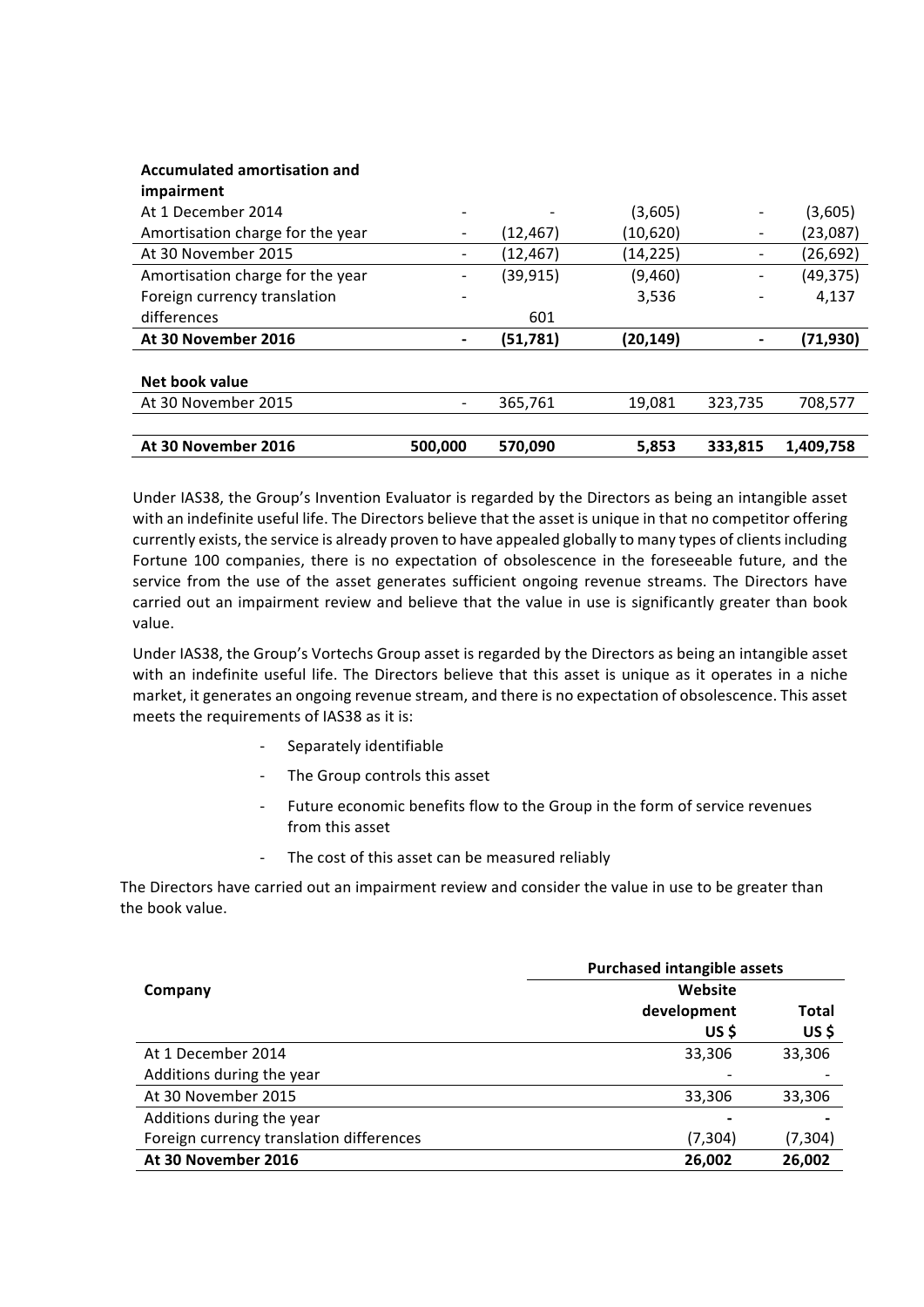# **Accumulated amortisation and impairment**

| At 30 November 2016                      | (20, 149) | (20, 149) |
|------------------------------------------|-----------|-----------|
| Foreign currency translation differences | 3.536     | 3,536     |
| Amortisation charge for the year         | (9,460)   | (9,460)   |
| At 30 November 2015                      | (14, 225) | (14, 225) |
| Amortisation charge for the year         | (10,620)  | (10,620)  |
| At 1 December 2014                       | (3,605)   | (3,605)   |

#### **Net book value**

**14. Inventories**

| At 30 November 2015 | 19.081 | 19.081 |
|---------------------|--------|--------|
|                     |        |        |
| At 30 November 2016 | 5.853  | 5.853  |

# 13. Property, plant and equipment

| Group                                    | Leasehold           | <b>Furniture and</b> | Computer  |              |
|------------------------------------------|---------------------|----------------------|-----------|--------------|
|                                          | <b>Improvements</b> | <b>Equipment</b>     | Equipment | <b>Total</b> |
|                                          | US\$                | <b>US\$</b>          | US\$      | US\$         |
| At 1 December 2014                       |                     | 1,659                | 6,972     | 8,631        |
| Additions during the year                |                     |                      | 4,349     | 4,349        |
| At 30 November 2015                      |                     | 1,659                | 11,321    | 12,980       |
| Additions during the year                | 13,775              | 22,676               | 18,908    | 55,359       |
| Foreign currency translation differences |                     | (61)                 | (1, 281)  | (1, 342)     |
| At 30 November 2016                      | 13,775              | 24,274               | 28,948    | 66,997       |
|                                          |                     |                      |           |              |
| <b>Accumulated amortisation and</b>      |                     |                      |           |              |
| impairment                               |                     |                      |           |              |
| At 1 December 2014                       |                     | (169)                | (1,834)   | (2,003)      |
| Amortisation charge for the year         |                     | (331)                | (2,726)   | (3,057)      |
| At 30 November 2015                      | $\blacksquare$      | (500)                | (4, 560)  | (5,060)      |
| Amortisation charge for the year         | (1,607)             | (2, 921)             | (6,602)   | (11, 130)    |
| Foreign currency translation differences |                     | 4                    | 679       | 683          |
| At 30 November 2016                      | (1,607)             | (3, 417)             | (10, 483) | (15, 507)    |
|                                          |                     |                      |           |              |
| <b>Net book value</b>                    |                     |                      |           |              |
| At 30 November 2015                      |                     | 1,159                | 6,761     | 7,920        |
|                                          |                     |                      |           |              |
| At 30 November 2016                      | 12,168              | 20,857               | 18,465    | 51,490       |
|                                          |                     |                      |           |              |
| <b>Inventories</b>                       |                     |                      |           |              |
|                                          |                     |                      |           |              |
| Group                                    |                     |                      | 2016      | 2015         |
|                                          |                     |                      | US\$      | $US$ \$      |
| Finished goods                           |                     |                      | 4,503     |              |
|                                          |                     |                      |           |              |
| <b>Inventories</b>                       |                     |                      | 4,503     |              |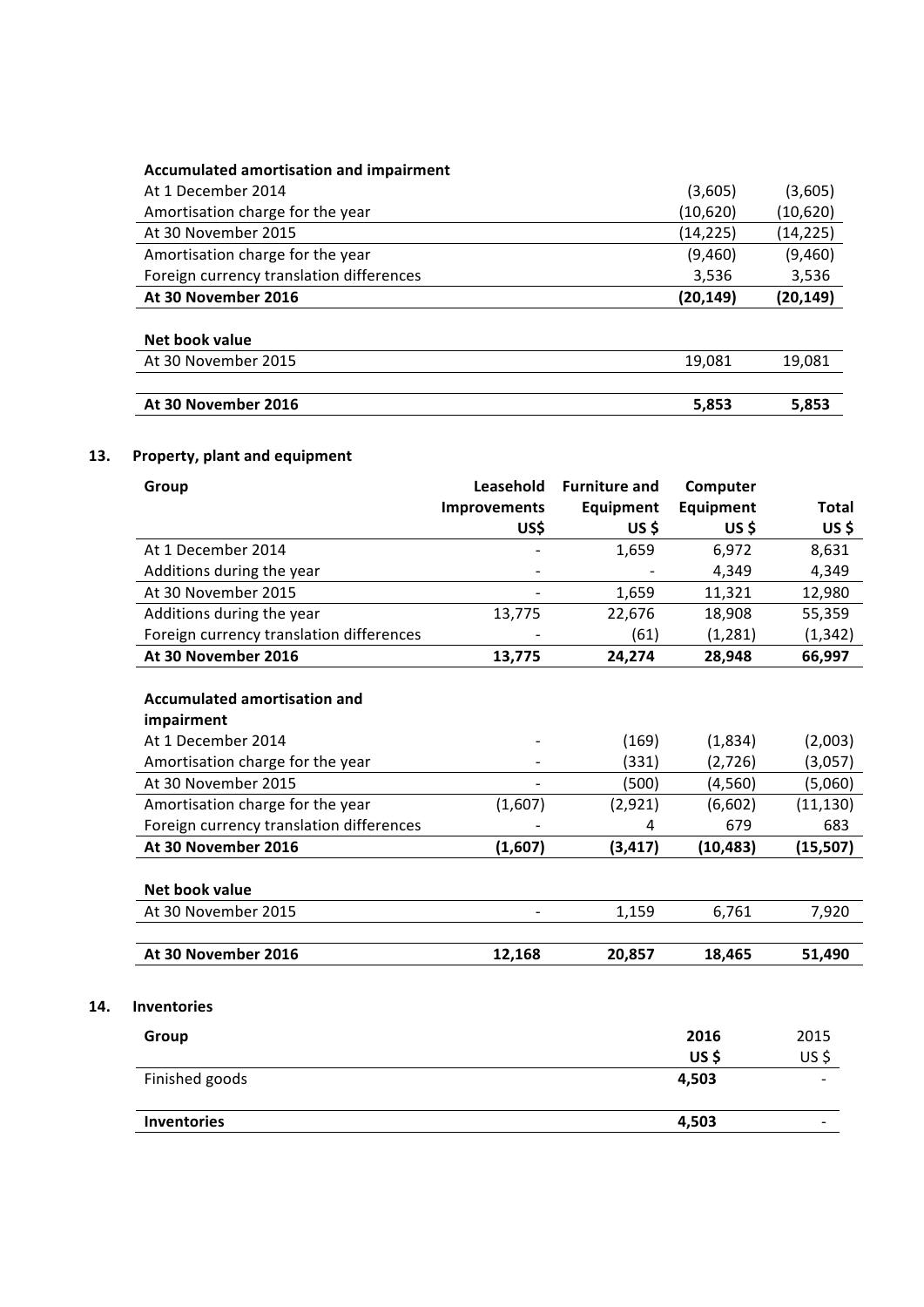#### **15.** Trade and other receivables

| Group                                              | 2016    | 2015    |
|----------------------------------------------------|---------|---------|
|                                                    | US\$    | US\$    |
| Trade receivables                                  | 164,266 | 55,182  |
| Less provision for impairment of trade receivables |         |         |
| Trade receivables - net                            | 164,266 | 55,182  |
| VAT                                                | 36,648  | 14,267  |
| Prepayments                                        | 115,631 | 36,506  |
| Total trade and other receivables                  | 316,545 | 105,955 |

The fair value of trade and other receivables are not materially different to those disclosed above. The Group's exposure to credit risk related to trade receivables is detailed in note 3 to the accounts.

| Company                           | 2016    | 2015      |
|-----------------------------------|---------|-----------|
|                                   | US \$   | US\$      |
| Receivables from Group companies  | 413,067 | 3,128,780 |
| VAT                               | 13,954  |           |
| Prepayments                       | 15.920  | -         |
| Total trade and other receivables | 442.941 | 3,128,780 |

During the year, the Company made an impairment provision of \$2,500,000 against certain receivables from Group companies.

# **16. Cash and cash equivalents**

| Group                                                                    | 2016         | 2015            |
|--------------------------------------------------------------------------|--------------|-----------------|
|                                                                          | <b>US\$</b>  | US\$            |
| Cash at bank and in hand                                                 | 1,839,603    | 3,139,246       |
| <b>Total cash and cash equivalents</b>                                   | 1,839,603    | 3,139,246       |
|                                                                          |              |                 |
| Company                                                                  | 2016         | 2015            |
|                                                                          | US\$         | $US$ \$         |
| Cash at bank and in hand                                                 | 4,027        | 37,256          |
| <b>Total cash and cash equivalents</b>                                   | 4,027        | 37,256          |
| <b>Categories of financial assets and financial liabilities</b><br>Group | 2016<br>US\$ | 2015<br>$US$ \$ |
| <b>Financial assets</b>                                                  |              |                 |
| Loans and receivables at amortised cost                                  | 164,266      | 55,182          |
| Cash and equivalents                                                     | 1,839,603    | 3,139,246       |
|                                                                          | 2,003,869    | 3,194,428       |
| <b>Financial liabilities</b>                                             |              |                 |
| Trade and other payables at amortised cost                               | 463,884      | 224,285         |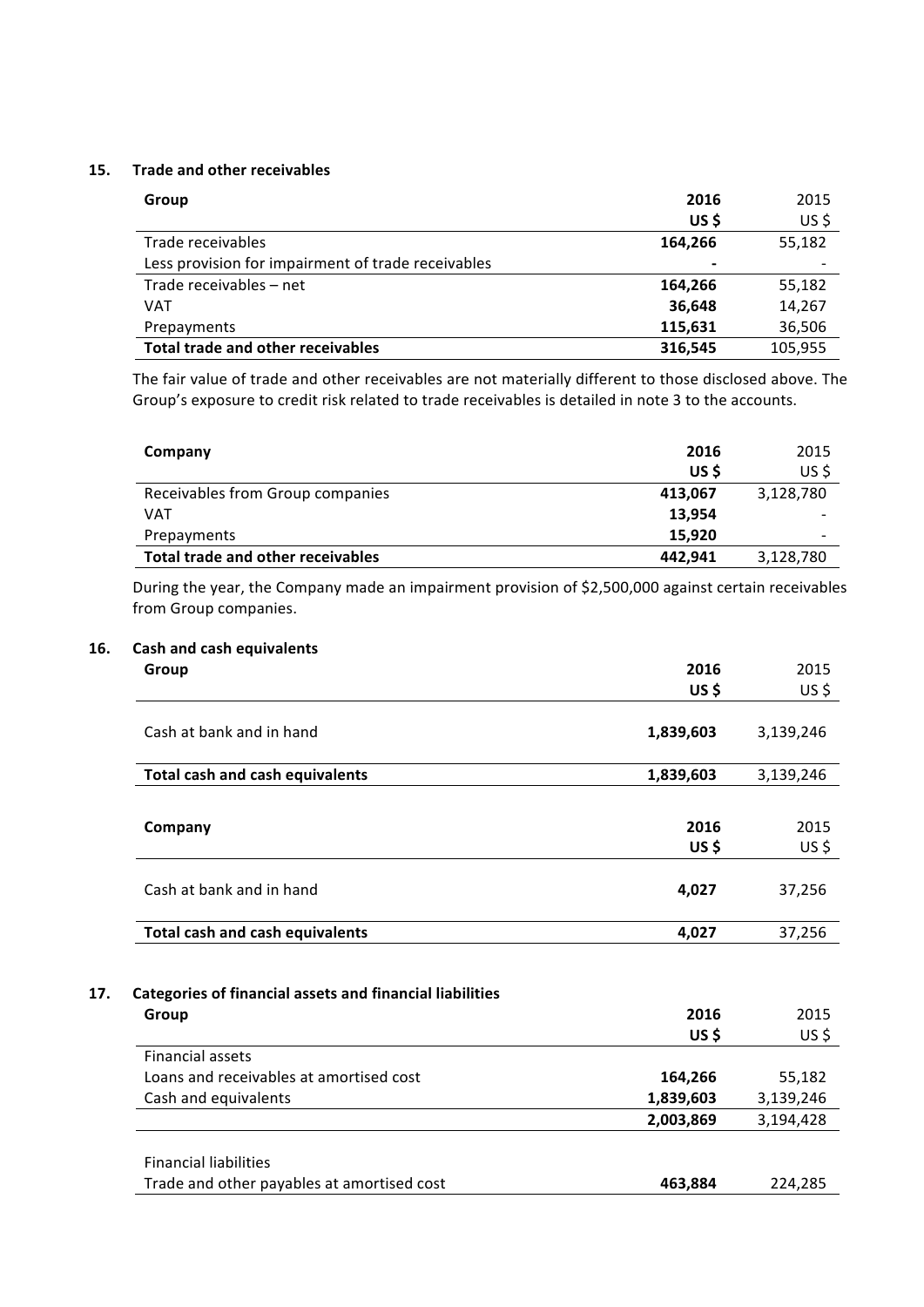|     | Company                                    |           | 2016     | 2015      |
|-----|--------------------------------------------|-----------|----------|-----------|
|     |                                            |           | US\$     | $US$ \$   |
|     | <b>Financial assets</b>                    |           |          |           |
|     | Loans and receivables at amortised cost    |           | 413,067  | 3,128,780 |
|     | Cash and equivalents                       |           | 4,027    | 37,256    |
|     |                                            |           | 417,094  | 3,166,036 |
|     |                                            |           |          |           |
|     | <b>Financial liabilities</b>               |           |          |           |
|     | Trade and other payables at amortised cost |           | 814,973  | 412,568   |
| 18. | Share capital and premium                  |           |          |           |
|     | Share capital                              |           |          |           |
|     | <b>Group and Company</b>                   | Number of | Ordinary | Total     |

|                                                     | shares     | Shares US \$ | US\$    |
|-----------------------------------------------------|------------|--------------|---------|
|                                                     |            |              |         |
| Issued and fully paid up                            |            |              |         |
| At 1 December 2014                                  | 23,383,747 | 154,842      | 154,842 |
| Shares issued for the acquisition of Licenses       | 614,592    | 3,549        | 3,549   |
| Shares issued in further public offering            | 10,750,000 | 65,721       | 65,721  |
| Shares issued on exercise of warrants               | 95,000     | 572          | 572     |
| At 30 November 2015                                 | 34,843,339 | 224,684      | 224,684 |
| Shares issued for the acquisition of Vortechs Group | 577,868    | 3,368        | 3,368   |
| At 30 November 2016                                 | 35,421,207 | 228,052      | 228,052 |

The shares have full voting, dividend and capital distribution (including on winding up) rights; they do not confer any rights of redemption.

The following shares were issued during the year:

28 April 2016 S77,868 shares were issued as consideration of \$400,000 for the acquisition of Vortechs Group

# **Share premium**

| <b>Group and Company</b>                       | <b>Share</b> |            |
|------------------------------------------------|--------------|------------|
|                                                | premium      | Total      |
|                                                | US\$         | US\$       |
| As at 1 December 2014                          | 2,673,905    | 2,673,905  |
| Premium on shares issued                       | 3,436,126    | 3,436,126  |
| Share issue costs                              | (164, 456)   | (164, 456) |
| Premium on warrants exercised                  | 35,176       | 35,176     |
| At 30 November 2015                            | 5,980,751    | 5,980,751  |
| Premium on shares issued on the acquisition of |              |            |
| <b>Vortechs Group</b>                          | 396,632      | 396,632    |
| At 30 November 2016                            | 6,377,383    | 6,377,383  |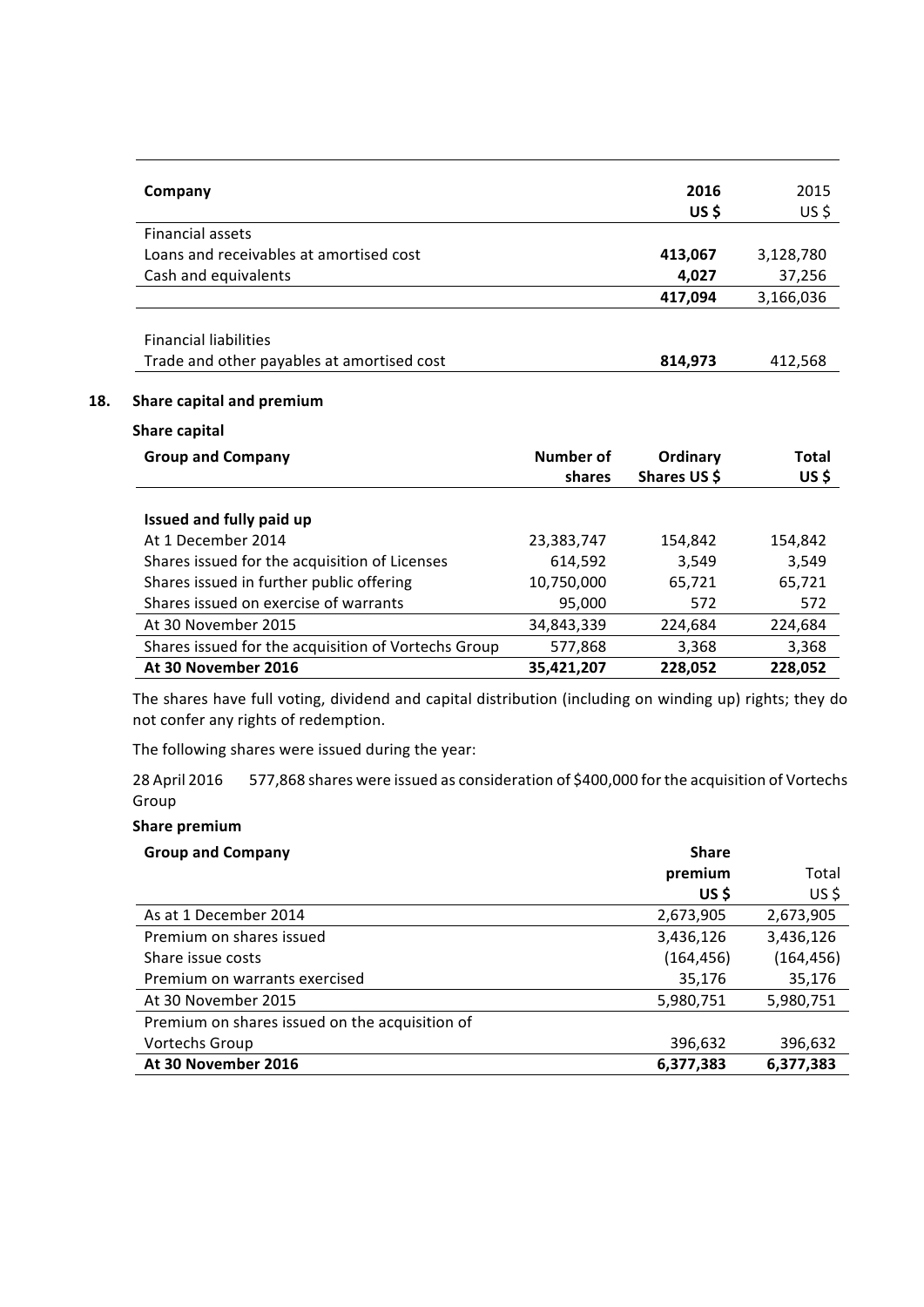## **19. Reserves**

# **Retained earnings**

|                                                       | Group              | Company            |
|-------------------------------------------------------|--------------------|--------------------|
|                                                       | <b>Retained</b>    | <b>Retained</b>    |
|                                                       | earnings           | earnings           |
|                                                       | US\$               | US\$               |
| As at 1 December 2014                                 | (1,039,578)        | (435, 235)         |
| Loss for the year                                     | (1,460,815)        | (632, 183)         |
| Share based payments                                  | 38,493             | 38,493             |
| At 30 November 2015                                   | (2,461,900)        | (1,028,925)        |
| Gain/(loss) for the year                              | (2,215,032)        | (2,941,098)        |
| Share based payments                                  | 84,618             | 84,618             |
| Gain arising from changes in non-controlling interest | 814,262            |                    |
| At 30 November 2016                                   | (3,778,052)        | (3,885,405)        |
|                                                       |                    |                    |
| <b>Merger reserve</b>                                 |                    |                    |
| Group                                                 |                    | <b>Merger</b>      |
|                                                       |                    | reserve            |
|                                                       |                    | US\$               |
| At 30 November 2015                                   |                    | (72, 169)          |
|                                                       |                    |                    |
| At 30 November 2016                                   |                    | (72, 169)          |
|                                                       |                    |                    |
| <b>Translation reserve</b>                            |                    |                    |
|                                                       | Group              | Company            |
|                                                       | <b>Translation</b> | <b>Translation</b> |
|                                                       | reserve            | reserve            |
|                                                       | US\$               | US\$               |
| As at 1 December 2014                                 |                    |                    |
| Foreign exchange gain                                 | 47,851             | (32, 141)          |
|                                                       |                    |                    |

| At 30 November 2016   | (39.540) | (512, 763) |
|-----------------------|----------|------------|
| Foreign exchange gain | (87.391) | (480, 622) |
| At 30 November 2015   | 47.851   | (32, 141)  |
|                       |          |            |

## **20. Trade and other payables**

| Group                                         | 2016    | 2015    |
|-----------------------------------------------|---------|---------|
|                                               | US\$    | US\$    |
| Trade creditors                               | 225,501 | 45,096  |
| Social security and other taxes               | 20,441  | 16,896  |
| Accruals, deferred income and other creditors | 238,383 | 179,189 |
|                                               | 484,325 | 241,181 |
|                                               |         |         |
| Company                                       | 2016    | 2015    |

| COMPANY                                       | ZUID    | د⊥∪∠    |
|-----------------------------------------------|---------|---------|
|                                               | US \$   | US \$   |
| Amounts due to related parties                | 721.567 | 328.717 |
| Accruals, deferred income and other creditors | 93.407  | 83,851  |
|                                               | 814.974 | 412,568 |

The fair values of trade and other payables are not materially different to those disclosed above.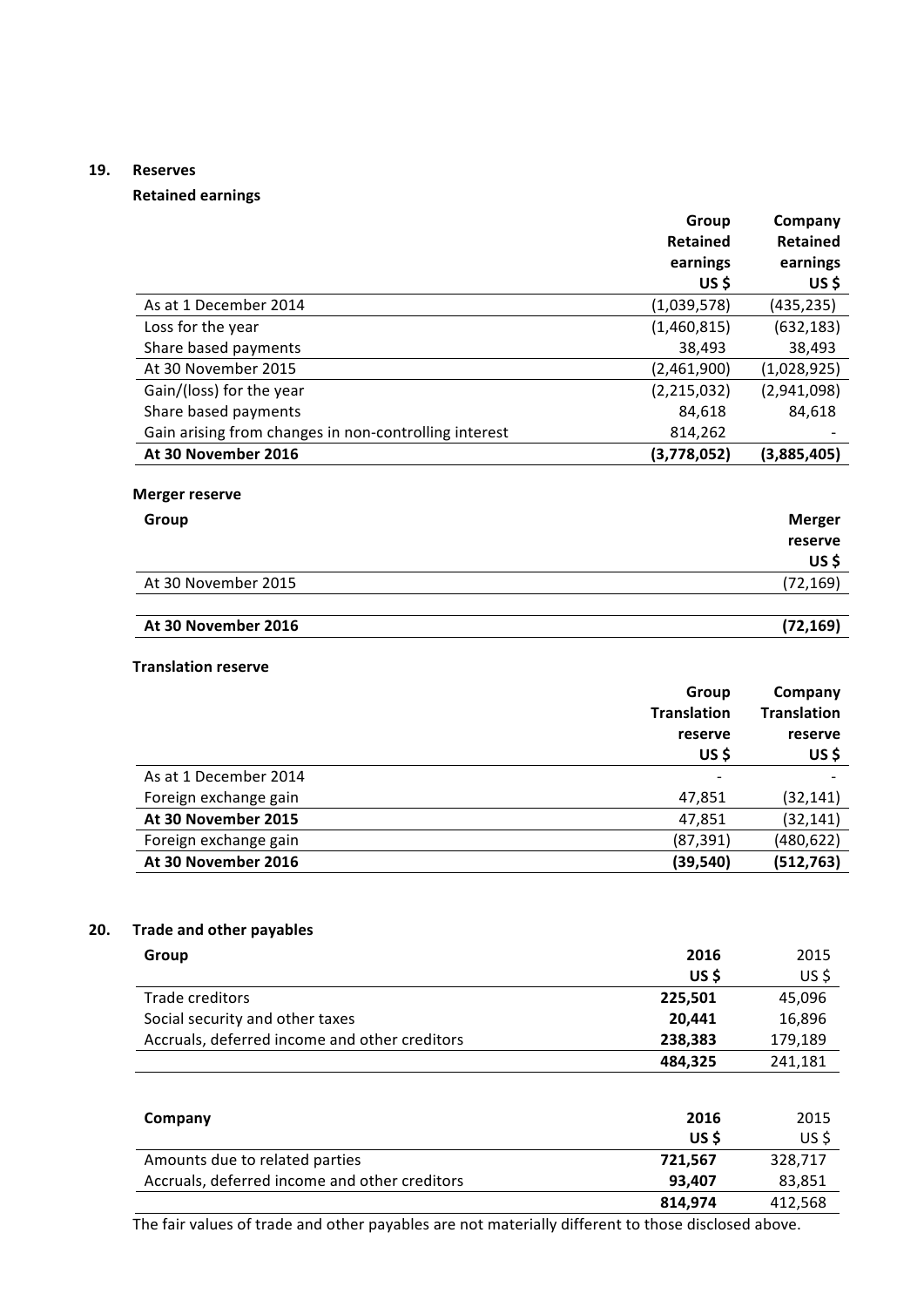The Group's exposure to currency and liquidity risk related to trade and other payables is detailed in note 3 to the accounts.

## **21. Deferred** income tax

Unused tax losses for which no deferred tax assets have been recognised is attributable to the uncertainty over the recoverability of those losses through future profits. A tax rate of 20% has been used to calculate the potential deferred tax.

|                                | Group                    | Group      | Company    | Company    |
|--------------------------------|--------------------------|------------|------------|------------|
|                                | 2016                     | 2015       | 2016       | 2015       |
| Deferred tax                   | US \$                    | US \$      | US \$      | $US$ \$    |
| Accelerated capital allowances | (1,029)                  | (1,865)    | (1,892)    | (2, 124)   |
| Short term timing difference   | $\overline{\phantom{a}}$ |            |            |            |
| Tax losses                     | (1,002,263)              | (501, 845) | (199, 620) | (120, 916) |
| Unprovided deferred tax asset  | 1,003,292                | 503,710    | 201.512    | 123,040    |
|                                |                          |            |            |            |

## 22. **Dividends**

No dividend has been declared for the year ended 30 November 2016 (2015: Nil) and no dividend was paid during the year.

## **23. Cash used in operations**

| Group                                   | 2016        | 2015          |
|-----------------------------------------|-------------|---------------|
|                                         | US \$       | US\$          |
| Loss before income tax                  | (2,558,198) | (1,459,995)   |
| Adjustments for                         |             |               |
| Depreciation                            | 11,130      | 3,057         |
| Amortisation                            | 49,375      | 23,087        |
| Finance costs – net                     | (314)       | (709)         |
| Share based payments expense            | 84,618      | 38,493        |
| Movement in foreign exchange<br>٠       | (160)       | 47,851        |
| Movement in trade and other receivables | (221,044)   | (15, 387)     |
| Inventory movement                      | (4,503)     |               |
| Movement in trade and other payables    | 262,972     | 141,129       |
| Cash used                               | (2,376,124) | (1, 222, 474) |

#### **24. Commitments**

#### **Operating lease commitments**

The Group's subsidiaries have various office rental agreements.

The total un-provided lease commitment is:

| Group                                       | 2016   | 2015   |
|---------------------------------------------|--------|--------|
|                                             | US\$   | US\$   |
| Arising:                                    |        |        |
| No later than 1 year                        | 36,446 | 26,549 |
| Later than 1 year and no later than 5 years | 1.915  | 13,468 |
| <b>Total</b>                                | 38,361 | 40,017 |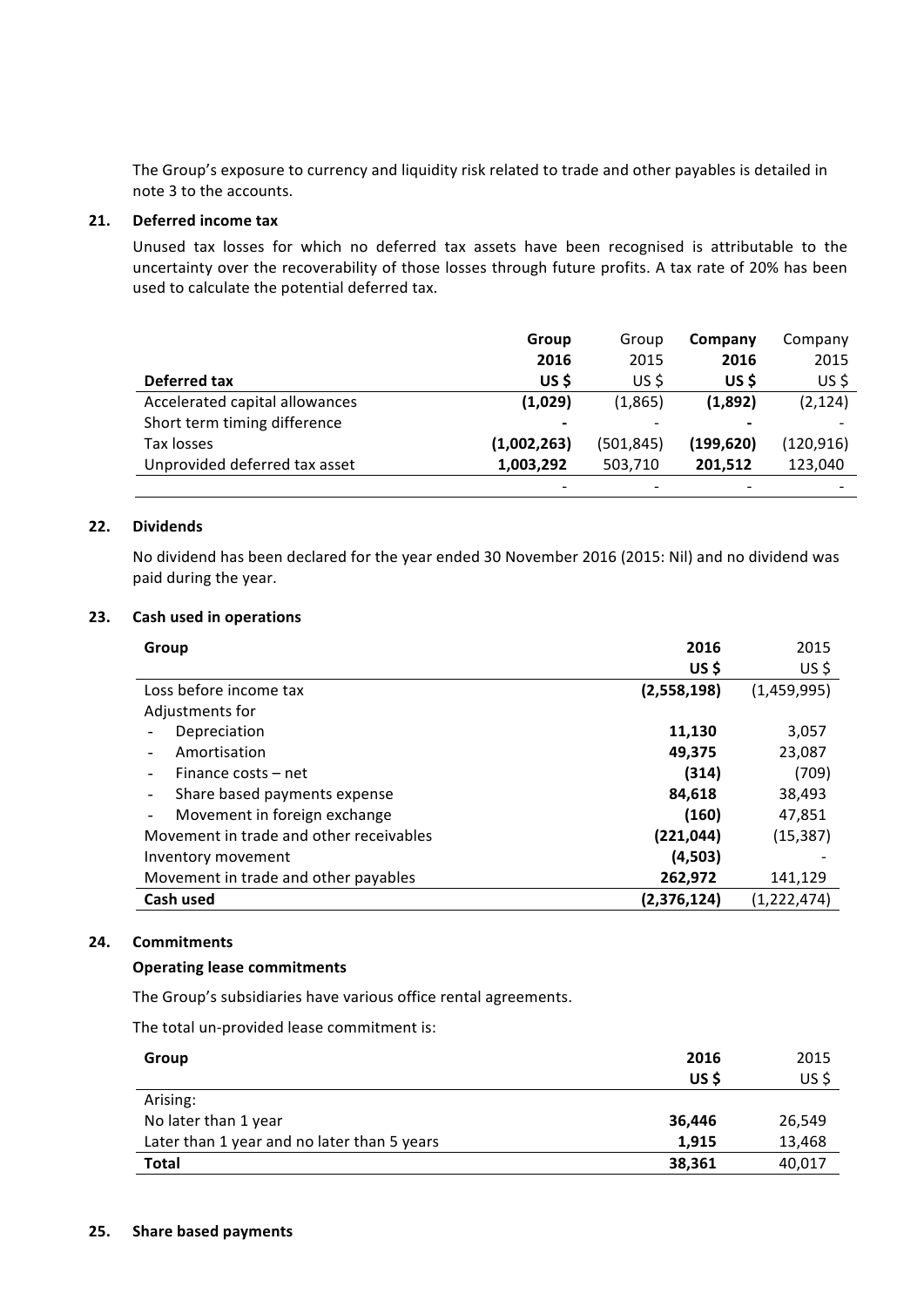The Group operates an approved Enterprise management scheme and an unapproved share option scheme. 

The fair value of the options granted is expensed over the vesting period and is arrived at using the Black-Scholes model. The assumptions inherent in the use of this model are as follows:

- The option life is assumed to be at the end of the vesting period
- No variables change during the lift of the option (e.g. dividend yield must be zero)
- Expected volatility 35.08% 41.53%
- Risk free interest rate 0.5%

The share based payment expense for the year was \$84,618 (2015: \$38,493).

Details of the number of share options and the weighted average exercise price outstanding during the year as follows:

|                          |                          | 2016           |                 | 2015      |
|--------------------------|--------------------------|----------------|-----------------|-----------|
|                          | Av. Exercise             | <b>Options</b> | Av. Exercise    | Options   |
|                          | price per                | (Number)       | price per       | (Number)  |
| <b>Group and Company</b> | share £                  |                | share £         |           |
| As at 1 December         | 0.3403                   | 2,510,000      | 0.2500          | 700,000   |
| Granted                  | 0.3750                   | 550,000        | 0.3752          | 1,810,000 |
| Exercised                |                          |                |                 |           |
| Forfeited                | $\overline{\phantom{a}}$ |                | $\qquad \qquad$ |           |
| As at 30 November        | 0.3402                   | 3,060,000      | 0.3403          | 2,510,000 |

The weighted average remaining contractual life is 3.48 years (2015: 4.1 years).

550,000 options were issued on the 29 June 2016 to Directors and senior employees at an exercise price of £0.3750. These options will vest one third each anniversary date or in full if the share price attains £1.00 or higher for 10 consecutive days at any time during the term. The options have a term of 5 years.

## **26. Related party transactions**

During the year the Group employed the services of MMM Consulting Ltd, a company of which Malcom Groat is a Director and minority shareholder. The fees paid were \$25,084 (2015: \$40,500). The balance outstanding at year end was \$ Nil (2015: Nil).

During the year Nigel Wray and his family participated in two Belluscura Private Placements on the same terms as other investors. In June 2016 Nigel Wray and his family's participation was \$500,000, and in October 2016 Nigel Wray and his family's participation was \$100,000. As a holder of more than 10% of both the Company's issued share capital and Belluscura's issued share capital at the time of the relevant transactions, Nigel Wray and his family were deemed a related party under the AIM Rules for Companies and therefore these transactions were related party transactions pursuant to those rules.

Details of Directors' remuneration and grant of options are given in the Directors' report.

The Group has taken advantage of the exemption in IAS 24 "related parties" not to disclose transactions with other Group companies.

## **27. Restatement**

Certain expense items in the prior year have been reclassified from administrative expenses to cost of sales in order to be consistent with the current year classification.